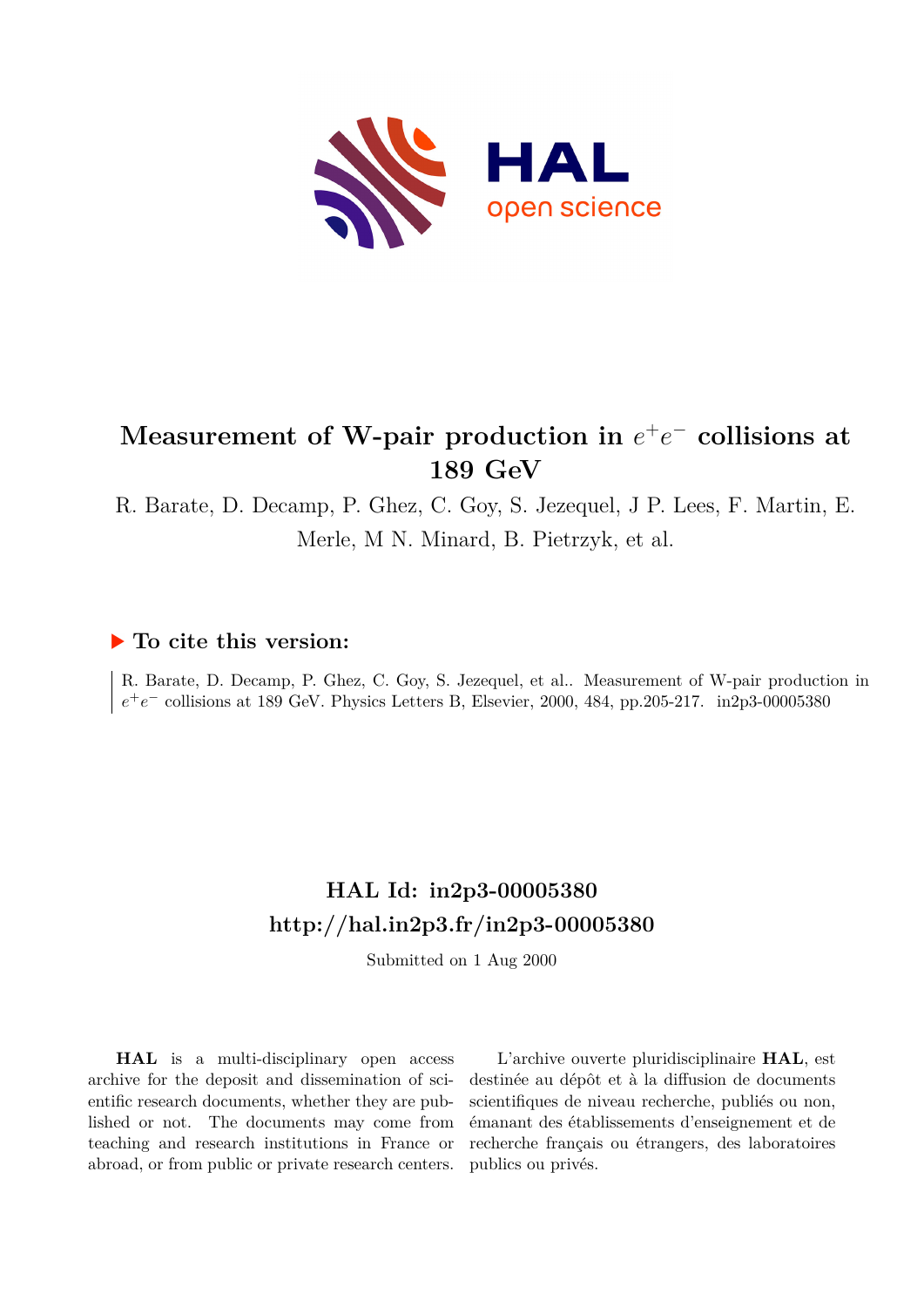CERN-EP/2000-052 11 April 2000

# **Measurement of W-pair production in e+e***<sup>−</sup>* **collisions at 189 GeV**

The ALEPH Collaboration

#### **Abstract**

The production of  $W^+W^-$  pairs is analysed in a data sample collected by ALEPH at a mean centre-of-mass energy of 188.6 GeV, corresponding to an integrated luminosity of 174.2 pb−<sup>1</sup> . Cross sections are given for different topologies of W decays into leptons or hadrons. Combining all final states and assuming Standard Model branching fractions, the total W-pair cross section is measured to be  $15.71 \pm 0.34$  (stat.)  $\pm 0.18$  (syst.) pb. Using also the W-pair data samples collected by ALEPH at lower centre-of-mass energies, the decay branching fraction of the W boson into hadrons is measured to be B(W  $\rightarrow$  hadrons) = 66.97  $\pm$  0.65(stat.)  $\pm$  0.32(syst.)%, allowing a determination of the CKM matrix element  $|V_{cs}| = 0.951 \pm 0.030(\text{stat.}) \pm 0.015(\text{syst.}).$ 

(Submitted to Physics Letters B)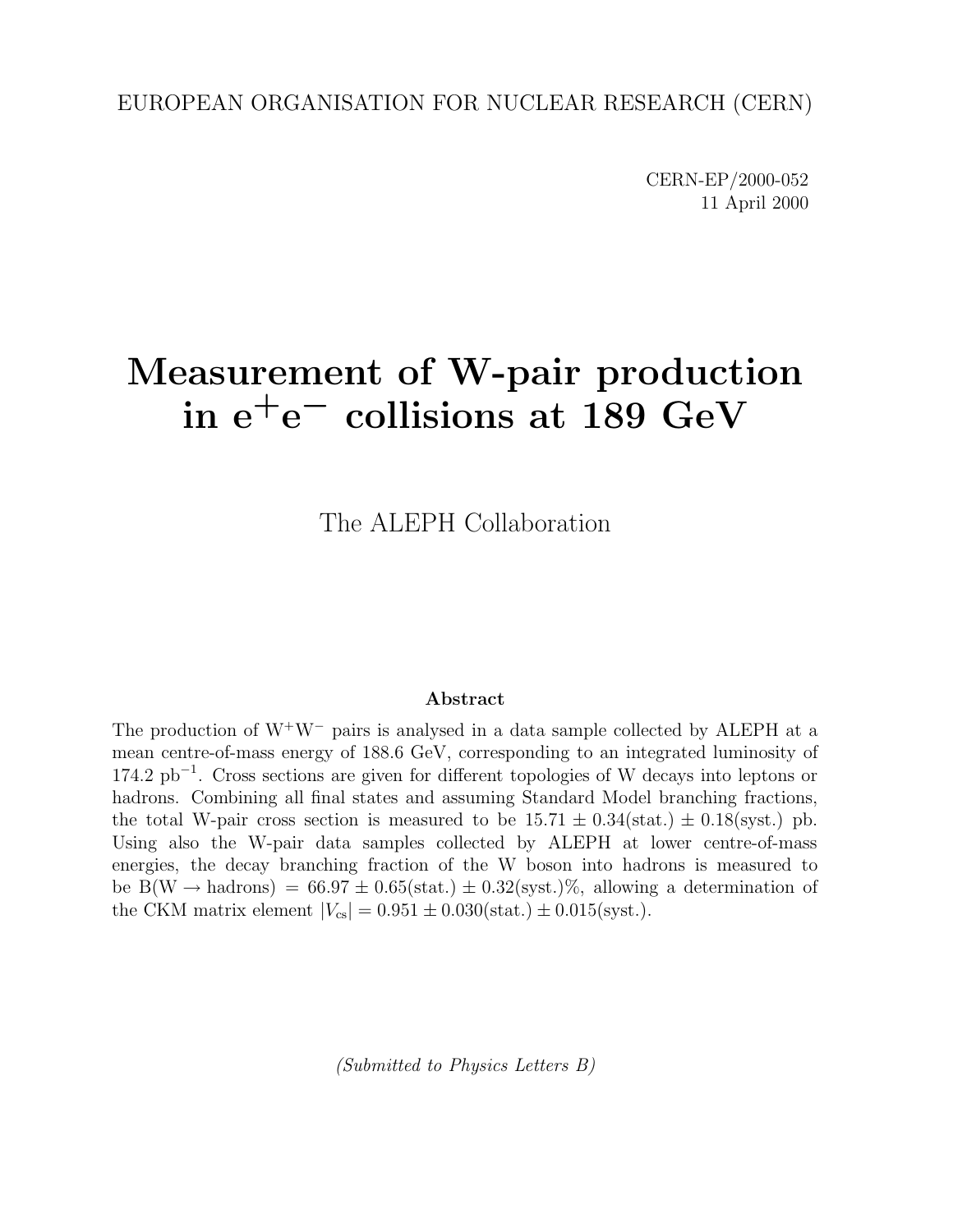#### **The ALEPH Collaboration**

- R. Barate, D. Decamp, P. Ghez, C. Goy, S. Jezequel, J.-P. Lees, F. Martin, E. Merle, M.-N. Minard, B. Pietrzyk
- *Laboratoire de Physique des Particules (LAPP), IN*<sup>2</sup>*P*<sup>3</sup>*-CNRS, F-74019 Annecy-le-Vieux Cedex, France*

R. Alemany, S. Bravo, M.P. Casado, M. Chmeissani, J.M. Crespo, E. Fernandez, M. Fernandez-Bosman, Ll. Garrido,<sup>15</sup> E. Graugés, M. Martinez, G. Merino, R. Miquel, Ll.M. Mir, A. Pacheco, H. Ruiz

*Institut de F´isica d'Altes Energies, Universitat Aut`onoma de Barcelona, E-08193 Bellaterra (Barcelona), Spain*<sup>7</sup>

A. Colaleo, D. Creanza, M. de Palma, G. Iaselli, G. Maggi, M. Maggi, S. Nuzzo, A. Ranieri, G. Raso,

F. Ruggieri, G. Selvaggi, L. Silvestris, P. Tempesta, A. Tricomi,<sup>3</sup> G. Zito

*Dipartimento di Fisica, INFN Sezione di Bari, I-70126 Bari, Italy*

X. Huang, J. Lin, Q. Ouyang, T. Wang, Y. Xie, R. Xu, S. Xue, J. Zhang, L. Zhang, W. Zhao *Institute of High Energy Physics, Academia Sinica, Beijing, The People's Republic of China*<sup>8</sup>

D. Abbaneo, G. Boix,<sup>6</sup> O. Buchmüller, M. Cattaneo, F. Cerutti, G. Dissertori, H. Drevermann, R.W. Forty, M. Frank, F. Gianotti, T.C. Greening, A.W. Halley, J.B. Hansen, J. Harvey, P. Janot, B. Jost, M. Kado, V. Lemaitre, P. Maley, P. Mato, A. Minten, A. Moutoussi, F. Ranjard, L. Rolandi, D. Schlatter, M. Schmitt,<sup>20</sup> O. Schneider,<sup>2</sup> P. Spagnolo, W. Tejessy, F. Teubert, E. Tournefier, A. Valassi, J.J. Ward, A.E. Wright

*European Laboratory for Particle Physics (CERN), CH-1211 Geneva 23, Switzerland*

Z. Ajaltouni, F. Badaud, G. Chazelle, O. Deschamps, S. Dessagne, A. Falvard, P. Gay, C. Guicheney, P. Henrard, J. Jousset, B. Michel, S. Monteil, J-C. Montret, D. Pallin, J.M. Pascolo, P. Perret, F. Podlyski

*Laboratoire de Physique Corpusculaire, Universit´e Blaise Pascal, IN*<sup>2</sup>*P*<sup>3</sup>*-CNRS, Clermont-Ferrand, F-63177 Aubi`ere, France*

- J.D. Hansen, J.R. Hansen, P.H. Hansen,<sup>1</sup> B.S. Nilsson, A. Wäänänen *Niels Bohr Institute, 2100 Copenhagen, DK-Denmark*<sup>9</sup>
- G. Daskalakis, A. Kyriakis, C. Markou, E. Simopoulou, A. Vayaki *Nuclear Research Center Demokritos (NRCD), GR-15310 Attiki, Greece*
- A. Blondel,<sup>12</sup> J.-C. Brient, F. Machefert, A. Rougé, M. Swynghedauw, R. Tanaka H. Videau

Laboratoire de Physique Nucléaire et des Hautes Energies, Ecole Polytechnique, IN<sup>2</sup>P<sup>3</sup>-CNRS, *F-91128 Palaiseau Cedex, France*

- E. Focardi, G. Parrini, K. Zachariadou *Dipartimento di Fisica, Universit`a di Firenze, INFN Sezione di Firenze, I-50125 Firenze, Italy*
- A. Antonelli, G. Bencivenni, G. Bologna,<sup>4</sup> F. Bossi, P. Campana, G. Capon, V. Chiarella, P. Laurelli,
- G. Mannocchi,<sup>1</sup>,<sup>5</sup> F. Murtas, G.P. Murtas, L. Passalacqua, M. Pepe-Altarelli

*Laboratori Nazionali dell'INFN (LNF-INFN), I-00044 Frascati, Italy*

M. Chalmers, J. Kennedy, J.G. Lynch, P. Negus, V. O'Shea, B. Raeven, D. Smith, P. Teixeira-Dias, A.S. Thompson

*Department of Physics and Astronomy, University of Glasgow, Glasgow G12 8QQ,United Kingdom*<sup>10</sup> R. Cavanaugh, S. Dhamotharan, C. Geweniger,<sup>1</sup> P. Hanke, V. Hepp, E.E. Kluge, G. Leibenguth, A. Putzer, K. Tittel, S. Werner, <sup>19</sup> M. Wunsch<sup>19</sup>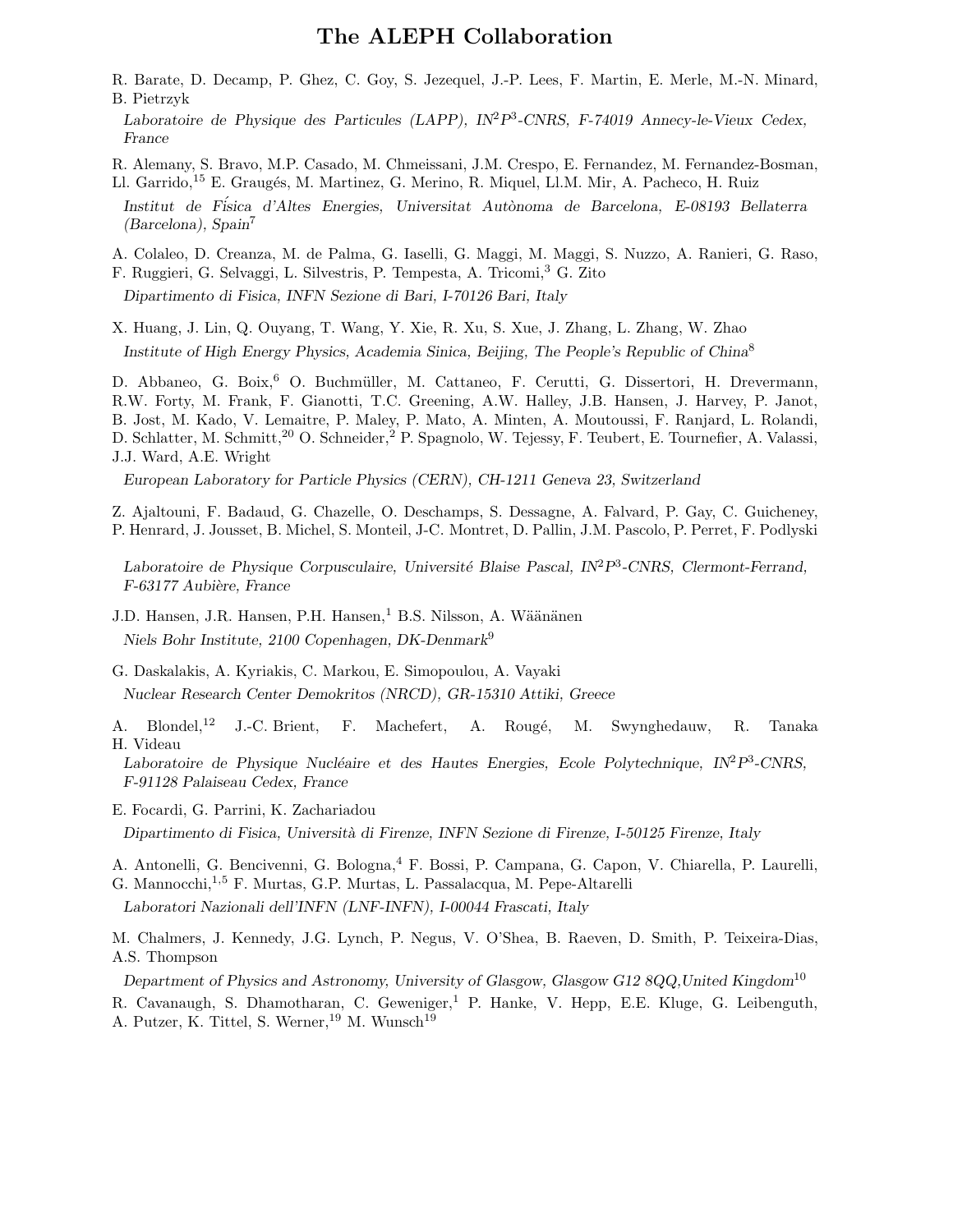*Kirchhoff-Institut f¨ur Physik, Universit¨at Heidelberg, D-69120 Heidelberg, Germany*<sup>16</sup>

- R. Beuselinck, D.M. Binnie, W. Cameron, G. Davies, P.J. Dornan, M. Girone, N. Marinelli, J. Nowell,
- H. Przysiezniak,<sup>1</sup> J.K. Sedgbeer, J.C. Thompson,<sup>14</sup> E. Thomson,<sup>23</sup> R. White

*Department of Physics, Imperial College, London SW7 2BZ, United Kingdom*<sup>10</sup>

V.M. Ghete, P. Girtler, E. Kneringer, D. Kuhn, G. Rudolph

*Institut für Experimentalphysik, Universität Innsbruck, A-6020 Innsbruck, Austria*<sup>18</sup>

C.K. Bowdery, P.G. Buck, D.P. Clarke, G. Ellis, A.J. Finch, F. Foster, G. Hughes, R.W.L. Jones, N.A. Robertson, M. Smizanska

*Department of Physics, University of Lancaster, Lancaster LA1 4YB, United Kingdom*<sup>10</sup>

I. Giehl, F. Hölldorfer, K. Jakobs, K. Kleinknecht, M. Kröcker, A.-S. Müller, H.-A. Nürnberger, G. Quast,<sup>1</sup>

- B. Renk, E. Rohne, H.-G. Sander, S. Schmeling, H. Wachsmuth, C. Zeitnitz, T. Ziegler *Institut f¨ur Physik, Universit¨at Mainz, D-55099 Mainz, Germany*<sup>16</sup>
- A. Bonissent, J. Carr, P. Coyle, C. Curtil, A. Ealet, D. Fouchez, O. Leroy, T. Kachelhoffer, P. Payre, D. Rousseau, A. Tilquin

*Centre de Physique des Particules de Marseille, Univ M´editerran´ee, IN*<sup>2</sup>*P*<sup>3</sup>*-CNRS, F-13288 Marseille, France*

- M. Aleppo, M. Antonelli, S. Gilardoni, F. Ragusa *Dipartimento di Fisica, Universit`a di Milano e INFN Sezione di Milano, I-20133 Milano, Italy.*
- H. Dietl, G. Ganis, K. Hüttmann, G. Lütjens, C. Mannert, W. Männer, H.-G. Moser, S. Schael, R. Settles,<sup>1</sup> H. Stenzel, W. Wiedenmann, G. Wolf

*Max-Planck-Institut f¨ur Physik, Werner-Heisenberg-Institut, D-80805 M¨unchen, Germany*<sup>16</sup>

- P. Azzurri, J. Boucrot,<sup>1</sup> O. Callot, M. Davier, L. Duflot, J.-F. Grivaz, Ph. Heusse, A. Jacholkowska,<sup>1</sup> L. Serin, J.-J. Veillet, I. Videau,<sup>1</sup> J.-B. de Vivie de Régie, D. Zerwas
- Laboratoire de l'Accélérateur Linéaire, Université de Paris-Sud, IN<sup>2</sup>P<sup>3</sup>-CNRS, F-91898 Orsay Cedex, *France*
- G. Bagliesi, T. Boccali, G. Calderini, V. Ciulli, L. Foà, A. Giassi, F. Ligabue, A. Messineo, F. Palla,<sup>1</sup> G. Rizzo, G. Sanguinetti, A. Sciabà, G. Sguazzoni, R. Tenchini,<sup>1</sup> A. Venturi, P.G. Verdini
- *Dipartimento di Fisica dell'Universit`a, INFN Sezione di Pisa, e Scuola Normale Superiore, I-56010 Pisa, Italy*
- G.A. Blair, J. Coles, G. Cowan, M.G. Green, D.E. Hutchcroft, L.T. Jones, T. Medcalf, J.A. Strong *Department of Physics, Royal Holloway & Bedford New College, University of London, Surrey TW20 OEX, United Kingdom*<sup>10</sup>
- R.W. Clifft, T.R. Edgecock, P.R. Norton, I.R. Tomalin *Particle Physics Dept., Rutherford Appleton Laboratory, Chilton, Didcot, Oxon OX11 OQX, United Kingdom*<sup>10</sup>
- B. Bloch-Devaux, P. Colas, B. Fabbro, G. Faif, E. Lançon, M.-C. Lemaire, E. Locci, P. Perez, J. Rander, J.-F. Renardy, A. Rosowsky, P. Seager,<sup>13</sup> A. Trabelsi,<sup>21</sup> B. Tuchming, B. Vallage
- *CEA, DAPNIA/Service de Physique des Particules, CE-Saclay, F-91191 Gif-sur-Yvette Cedex, France*<sup>17</sup>
- S.N. Black, J.H. Dann, C. Loomis, H.Y. Kim, N. Konstantinidis, A.M. Litke, M.A. McNeil, G. Taylor *Institute for Particle Physics, University of California at Santa Cruz, Santa Cruz, CA 95064, USA*<sup>22</sup>
- C.N. Booth, S. Cartwright, F. Combley, P.N. Hodgson, M. Lehto, L.F. Thompson *Department of Physics, University of Sheffield, Sheffield S3 7RH, United Kingdom*<sup>10</sup>
- K. Affholderbach, A. Böhrer, S. Brandt, C. Grupen, J. Hess, A. Misiejuk, G. Prange, U. Sieler *Fachbereich Physik, Universit¨at Siegen, D-57068 Siegen, Germany*<sup>16</sup>

C. Borean, G. Giannini, B. Gobbo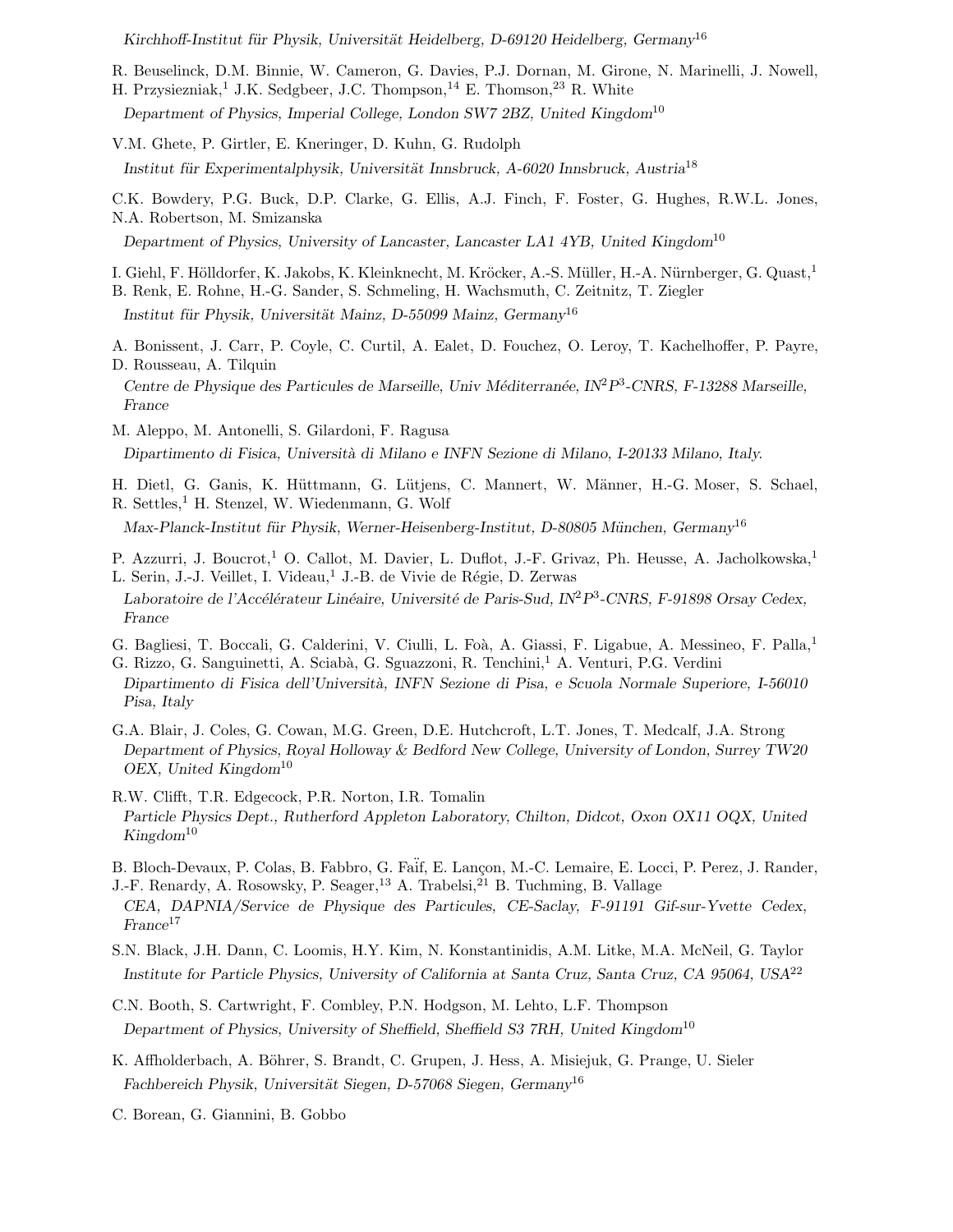*Dipartimento di Fisica, Universit`a di Trieste e INFN Sezione di Trieste, I-34127 Trieste, Italy*

H. He, J. Putz, J. Rothberg, S. Wasserbaech

*Experimental Elementary Particle Physics, University of Washington, WA 98195 Seattle, U.S.A.*

S.R. Armstrong, K. Cranmer, P. Elmer, D.P.S. Ferguson, Y. Gao, S. González, O.J. Hayes, H. Hu, S. Jin, J. Kile, P.A. McNamara III, J. Nielsen, W. Orejudos, Y.B. Pan, Y. Saadi, I.J. Scott, J. Walsh, J.H. von Wimmersperg-Toeller, J. Wu, Sau Lan Wu, X. Wu, G. Zobernig

*Department of Physics, University of Wisconsin, Madison, WI 53706, USA*<sup>11</sup>

<sup>&</sup>lt;sup>1</sup>Also at CERN, 1211 Geneva 23, Switzerland.

 $2$ Now at Université de Lausanne, 1015 Lausanne, Switzerland.

<sup>3</sup>Also at Dipartimento di Fisica di Catania and INFN Sezione di Catania, 95129 Catania, Italy.

<sup>&</sup>lt;sup>4</sup>Also Istituto di Fisica Generale, Università di Torino, 10125 Torino, Italy.

<sup>5</sup>Also Istituto di Cosmo-Geofisica del C.N.R., Torino, Italy.

<sup>6</sup>Supported by the Commission of the European Communities, contract ERBFMBICT982894.

<sup>7</sup>Supported by CICYT, Spain.

<sup>8</sup>Supported by the National Science Foundation of China.

<sup>9</sup>Supported by the Danish Natural Science Research Council.

<sup>&</sup>lt;sup>10</sup>Supported by the UK Particle Physics and Astronomy Research Council.

<sup>&</sup>lt;sup>11</sup>Supported by the US Department of Energy, grant DE-FG0295-ER40896.

 $12\text{Now at Department de Physique Corpusculaire, Université de Genève, 1211 Genève 4, Switzerland.}$ 

<sup>13</sup>Supported by the Commission of the European Communities, contract ERBFMBICT982874.

<sup>14</sup>Also at Rutherford Appleton Laboratory, Chilton, Didcot, UK.

<sup>15</sup>Permanent address: Universitat de Barcelona, 08208 Barcelona, Spain.

 $^{16}$ Supported by the Bundesministerium für Bildung, Wissenschaft, Forschung und Technologie, Germany.

 $17$ Supported by the Direction des Sciences de la Matière, C.E.A.

<sup>18</sup>Supported by the Austrian Ministry for Science and Transport.

<sup>19</sup>Now at SAP AG, 69185 Walldorf, Germany

<sup>20</sup>Now at Harvard University, Cambridge, MA 02138, U.S.A.

 $^{21}$ Now at Département de Physique, Faculté des Sciences de Tunis, 1060 Le Belvédère, Tunisia.

<sup>22</sup>Supported by the US Department of Energy, grant DE-FG03-92ER40689.

<sup>23</sup>Now at Department of Physics, Ohio State University, Columbus, OH 43210-1106, U.S.A.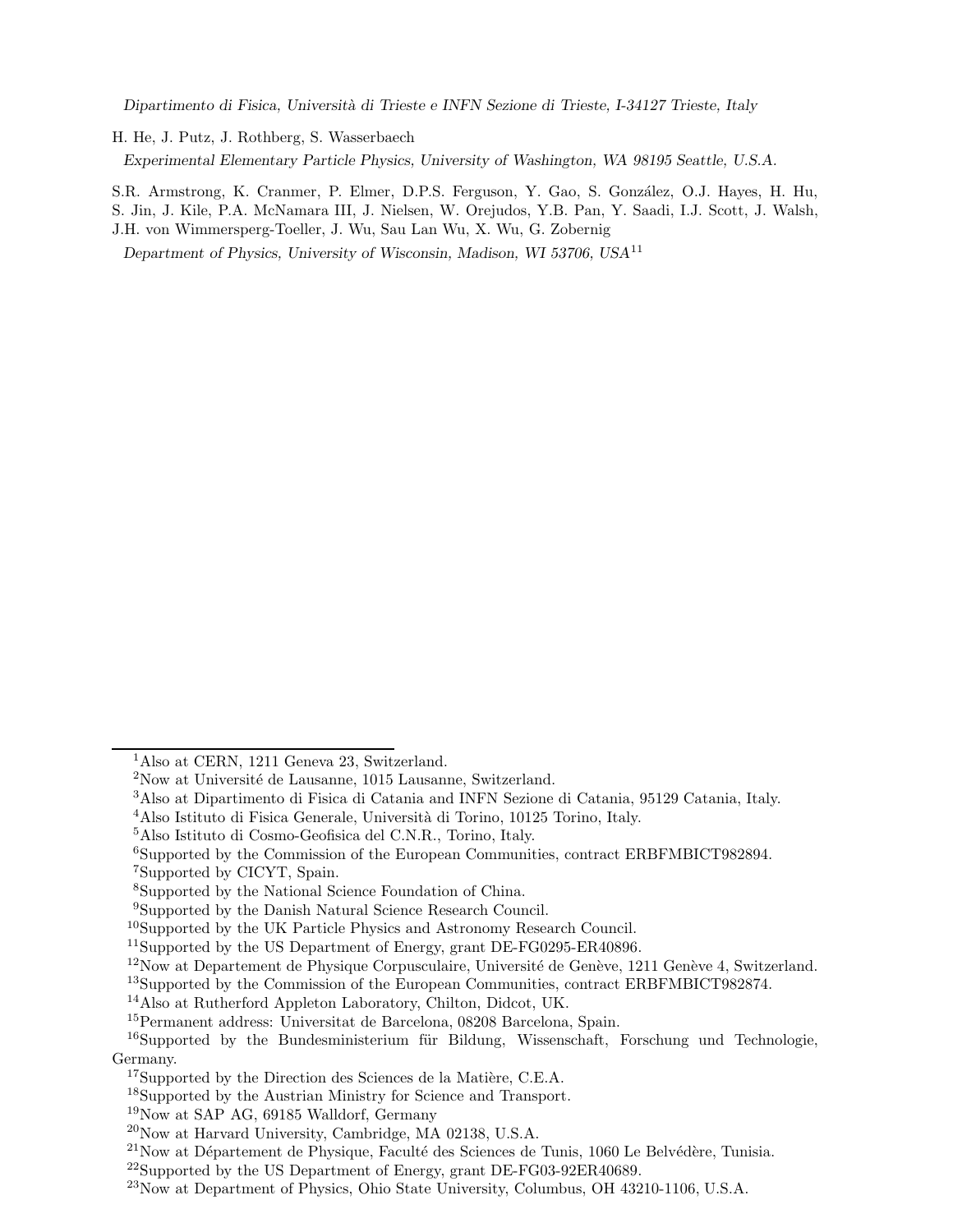# **1 Introduction**

This letter presents results on W-pair production in e<sup>+</sup>e<sup>−</sup>collisions using data collected with the ALEPH detector at a centre-of-mass (CM) energy around 189 GeV, during the 1998 data taking period. The WW events are identified in all possible W decay channels, thus allowing the determination of the W branching fractions and indirectly, the coupling of the W to cs pairs.

The experimental conditions and data analysis follow those used in the cross section measurements at lower LEP2 energies. As they are already described in detail in [1], attention is focused here on changes to selection procedures other than a simple rescaling of cuts with the increased collision energy.

A detailed description of the ALEPH detector can be found in Ref. [2] and of its performance in Ref. [3]. The luminosity is measured from small-angle Bhabha events, using lead-proportional wire sampling calorimeters [4], with an accepted Bhabha cross section of approximately 4.25 nb [5]. An integrated luminosity of  $174.20 \pm 0.20$  (stat.)  $\pm$  0.73 (syst.) pb<sup>-1</sup> was recorded at a mean CM energy of  $188.63 \pm 0.04$  GeV [6].

In this letter, the quoted signal cross sections are the CC03 cross sections [7], defined as the production of four-fermion final states through two resonating W bosons. Two processes contribute,  $\nu_e$  exchange in the t-channel and  $Z/\gamma$  exchange in the s-channel. The measured cross sections are corrected for the difference, denoted the "4f-CC03 correction" [1], between the accepted cross sections for CC03 processes and all Standard Model four-fermion final states consistent with W-pair decays.

The CC03 Standard Model cross section ( $\sigma_{WW}$ ), calculated at  $\sqrt{s} = 188.63$  GeV with the program GENTLE [8] is 16.65 pb  $(\pm 2\%)$ . The KORALW [9] version 1.21 Monte Carlo event generator is used to simulate the signal events with a normalised cross section in agreement with the GENTLE value. The JETSET [10] package is used for the hadronisation. Comparison samples, generated with EXCALIBUR [11] and grc4f [12] for both CC03 and all four-fermion diagrams, are used for systematic error evaluation. Samples of events are also generated with different W masses, both for CC03 diagrams and for all WW-like four-fermion diagrams, with KORALW.

The KORALZ [13] Monte Carlo program is used to generate  $e^+e^- \rightarrow q\bar{q}$  background events. Other backgrounds are generated with PYTHIA 5.7 [14] for ZZ. Zee and Other backgrounds are generated with PYTHIA 5.7 [14] for  $ZZ$ , Zee and Wev processes, PHOTO2 [15] for  $\gamma\gamma$  interactions, KORALZ for  $\mu$  and  $\tau$  pair production and BHWIDE [16] and UNIBAB [17] for Bhabha events.

# **2 Selection of W-pair candidates**

#### **2.1** WW  $\rightarrow \ell\nu\ell\nu$  events

The selection of fully leptonic W-pair decays follows exactly the two selections used for the cross section and branching fraction measurements at 183 GeV [1]. The two selections have similar overall efficiencies and background levels but differ in their sensitivities to the individual dilepton channels. The first is based on topological information and is sensitive to all channels. In the second, lepton identification is used to optimise the cuts according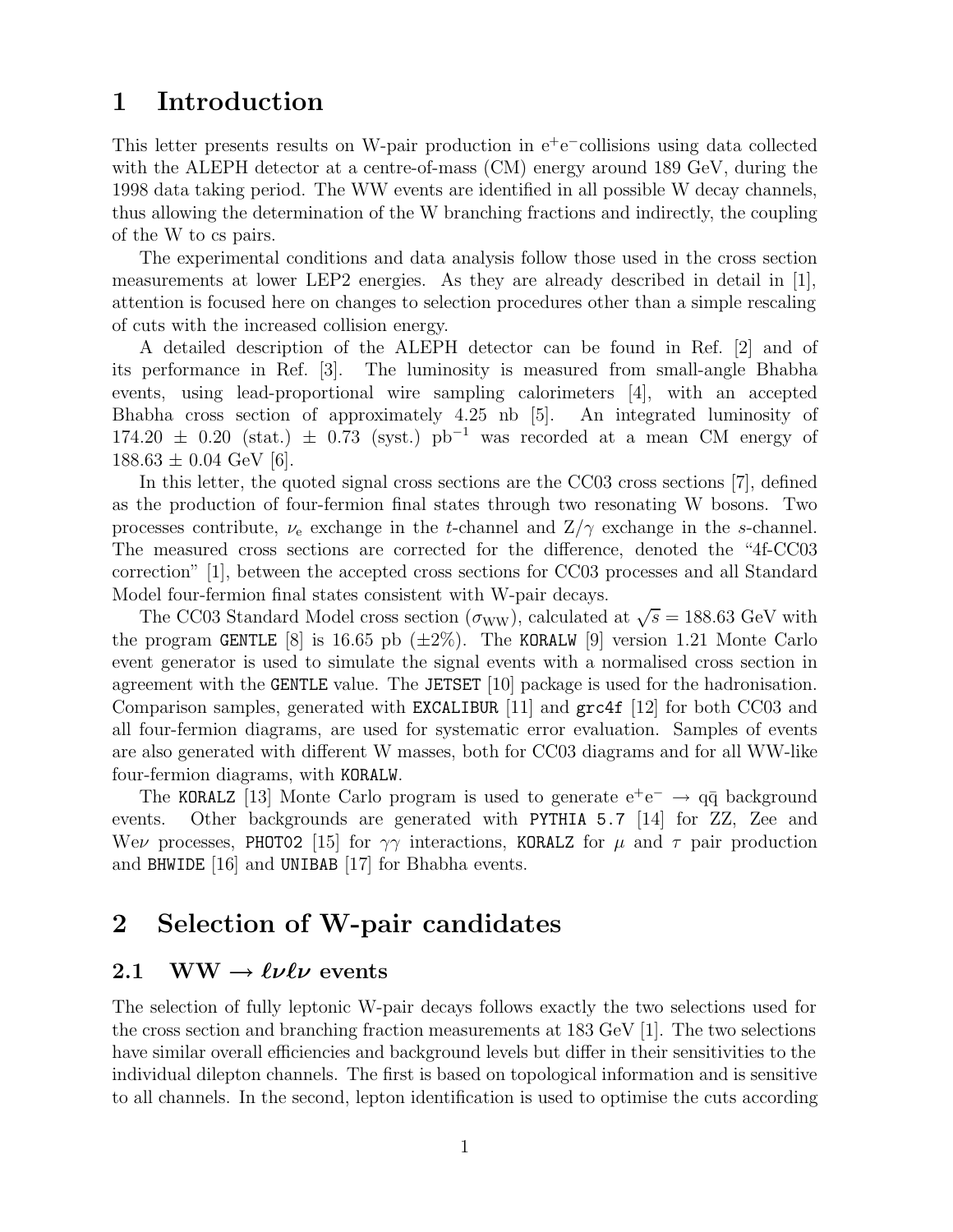to which final state is being considered. Events are accepted as WW candidates if they pass either of the two selections and are then classified into six di-lepton channels making use of electron and muon identification criteria. A jet or a single charged particle track is classified as a tau if no lepton is identified or the identified lepton has an energy less than 25 GeV.

Beam related background, not simulated in Monte Carlo events, affects the efficiency of the cut which removes events depositing energy within 12◦ of the beam. Random trigger events were used to model these local energy deposits close to the beam. The inefficiency introduced is found to be  $8.2 \pm 0.5\%$ . The CC03 efficiencies in the individual  $\ell\nu\ell\nu$  channels are given in Table 1 after correction for this beam related effect. The inclusive combination of the two selections has an overall efficiency of  $64.2 \pm 0.4\%$  for the fully leptonic channels when combined assuming lepton universality. The total background amounts to  $131 \pm 7(\text{stat.}) \pm 8.5(\text{syst.})$  fb and is dominated by  $\gamma \gamma \rightarrow \ell \ell$  and non-WW-like  $ZZ \rightarrow \ell \ell \nu \nu$  events. In the data, the inclusive combination selects 220 events.

All sources of systematic uncertainties are listed in Table 2. They are dominated by the uncertainties on the background cross sections, the uncertainty from the cut on energy detected close to the beam and by Monte Carlo statistics.

A maximum likelihood fit is applied to determine the cross section for each fully leptonic decay channel using the efficiency matrices for signal and backgrounds given in Table 1. For all channels together the 4f-CC03 correction is  $-10 \pm 10$  fb, where the uncertainty comes from Monte Carlo statistics.

The results of the fit are

$$
\sigma(WW \rightarrow e\nu e\nu) = 0.19 \pm 0.05 \text{(stat.)} \pm 0.01 \text{(syst.)} \text{ pb},
$$
  
\n
$$
\sigma(WW \rightarrow \mu\nu\mu\nu) = 0.20 \pm 0.05 \text{(stat.)} \pm 0.01 \text{(syst.)} \text{ pb},
$$
  
\n
$$
\sigma(WW \rightarrow \tau\nu\tau\nu) = 0.22 \pm 0.08 \text{(stat.)} \pm 0.02 \text{(syst.)} \text{ pb},
$$
  
\n
$$
\sigma(WW \rightarrow e\nu\mu\nu) = 0.43 \pm 0.07 \text{(stat.)} \pm 0.01 \text{(syst.)} \text{ pb},
$$
  
\n
$$
\sigma(WW \rightarrow e\nu\tau\nu) = 0.36 \pm 0.08 \text{(stat.)} \pm 0.02 \text{(syst.)} \text{ pb},
$$
  
\n
$$
\sigma(WW \rightarrow \mu\nu\tau\nu) = 0.38 \pm 0.08 \text{(stat.)} \pm 0.01 \text{(syst.)} \text{ pb}.
$$

The systematic uncertainties are obtained by varying all input parameters in the fit according to their uncertainties.

The total fully leptonic cross section is obtained with the same fit, assuming lepton universality:

$$
\sigma(WW \to \ell\nu\ell\nu) = 1.78 \pm 0.13 \text{(stat.)} \pm 0.02 \text{(syst.) pb},
$$

consistent with the sum of the individual channels.

## 2.2 WW  $\rightarrow \ell\nu$ *q* $\bar{q}$  events

As for the lower energy measurements, three  $\ell\nu q\bar{q}$  selection procedures are applied. One selection requires an identified electron or muon. The other two are designed to select  $\tau\nu$ q $\bar{q}$  events, based on global variables or topological properties of the events.

The selection of eva $\bar{q}$  and  $\mu\nu q\bar{q}$  events has been modified with respect to the previous analysis [1] to take into account the greater initial boost of the W's. The preselection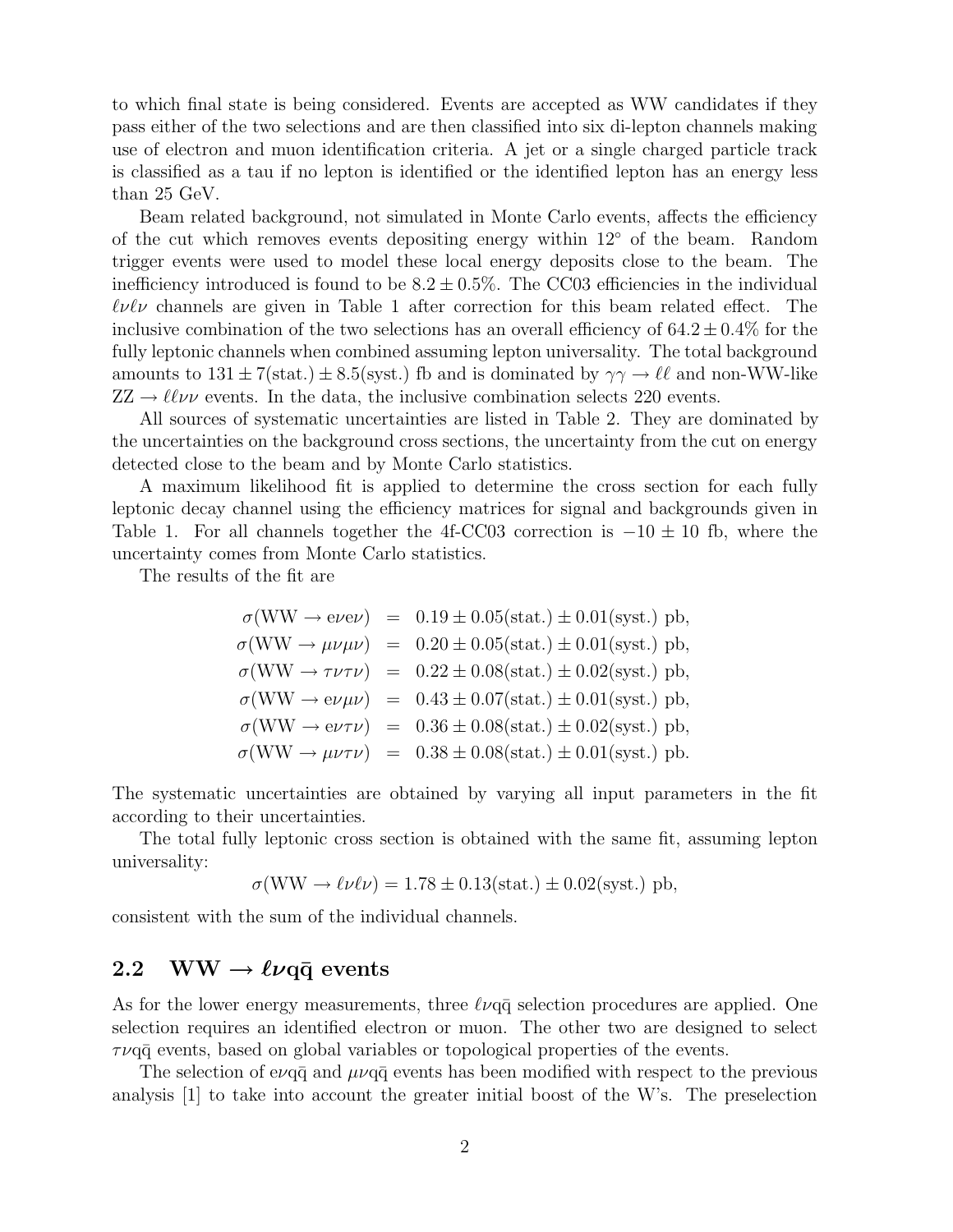Table 1: Summary of results of the different event selections on Monte Carlo and data events. Efficiencies are given in percent of CC03 processes; they assume Standard Model branching fractions in the overall values quoted in the right-hand column. The  $q\bar{q}q\bar{q}$  column refers to events with a NN output greater than 0.3 where the backgrounds also include non-q $\bar{q}q\bar{q}$  WW decays. The listed backgrounds do not include the 4f-CC03 corrections.

|                    |                    | Event selection and classification |                          |                          |                |                          |            |             |                   |                 |                          |      |  |
|--------------------|--------------------|------------------------------------|--------------------------|--------------------------|----------------|--------------------------|------------|-------------|-------------------|-----------------|--------------------------|------|--|
|                    |                    | ee                                 | $e\mu$                   | $e\tau$                  | $\mu\mu$       | $\mu\tau$                | $\tau\tau$ | $eq\bar{q}$ | $\mu$ q $\bar{q}$ | $\tau q\bar{q}$ | $q\bar{q}q\bar{q}$       | All  |  |
|                    | $e\nu e\nu$        | 57.8                               | $\overline{\phantom{0}}$ | 8.8                      |                | $\overline{\phantom{0}}$ | 0.5        |             |                   |                 | $\overline{a}$           | 67.1 |  |
|                    | $e\nu\mu\nu$       |                                    | 59.0                     | 4.7                      |                | 4.6                      | 0.3        |             |                   |                 | $\overline{\phantom{0}}$ | 68.6 |  |
|                    | $e\nu\tau\nu$      | 3.0                                | 4.2                      | 50.1                     |                | 0.3                      | 4.3        |             |                   |                 | $\overline{a}$           | 61.9 |  |
| Eff. for           | $\mu\nu\mu\nu$     |                                    |                          | $\overline{\phantom{0}}$ | 61.9           | 8.3                      | 0.3        |             |                   |                 | $\overline{a}$           | 70.6 |  |
| $WW \rightarrow$   | $\mu\nu\tau\nu$    |                                    | 4.2                      | 0.3                      | 3.5            | 52.9                     | 3.5        |             |                   |                 | $\overline{\phantom{0}}$ | 64.4 |  |
| $(\% )$            | $T \nu T \nu$      | 0.2                                | 0.4                      | 7.7                      | 0.4            | 6.0                      | 36.5       |             |                   |                 | -                        | 51.2 |  |
|                    | $evq\bar{q}$       |                                    |                          |                          |                |                          |            | 82.4        |                   | 5.4             | 0.2                      | 88.0 |  |
|                    | $\mu\nu$ qq        |                                    |                          |                          |                |                          | -          |             | 87.5              | 4.1             | 0.2                      | 91.9 |  |
|                    | $\tau\nu q\bar{q}$ |                                    |                          |                          |                |                          |            | 3.7         | 3.8               | 59.0            | 0.9                      | 68.0 |  |
|                    | $q\bar{q}q\bar{q}$ |                                    |                          |                          |                |                          |            |             |                   |                 | 91.7                     | 91.7 |  |
| Expected           |                    |                                    |                          |                          |                |                          |            |             |                   |                 |                          |      |  |
| background         |                    | 3                                  | 1                        | $\overline{7}$           | $\overline{2}$ | 3                        | 6          | 17          | $\overline{5}$    | 33              | 323                      | 400  |  |
| events<br>Observed |                    |                                    |                          |                          |                |                          |            |             |                   |                 |                          |      |  |
| Events             |                    | 24                                 | 51                       | 48                       | 26             | 46                       | 25         | 381         | 382               | 303             | 1435                     | 2721 |  |

remains similar. It is based on the total charged particle energy and multiplicity and a cut on the longitudinal momentum and visible energy to reject  $Z_{\gamma}$  events with an undetected photon. The selection of the lepton track relies on the fact that it is in general more energetic and isolated than the charged particles from the hadronic system. Thus the candidate lepton is chosen as the charged track that maximises  $p_{\ell}^2(1-\cos\theta_{\ell j})$ , where  $p_{\ell}$  is the track momentum and  $\theta_{\ell j}$  the angle of the track to the closest of the jets clustered using the remaining reconstructed charged particles. For the jet clustering the DURHAM-P [18] algorithm with a  $y_{\text{cut}}$  of 0.0003 is used.

The same electron or muon identification criteria as for the fully leptonic channels are required for this lepton candidate track. However, no cut is applied on the lepton energy, so that  $\tau\nu q\bar{q}$  events where the  $\tau$  decays to a softer lepton (as  $\tau \to e\nu\nu$  or  $\tau \to \mu\nu\nu$ ) are also selected by this analysis.

For electron candidates the lepton energy is corrected for possible bremsstrahlung photons detected in the electromagnetic calorimeter. The isolation of the lepton is defined as  $\log(\tan \theta_C/2) + \log(\tan \theta_F/2)$  where  $\theta_C$  and  $\theta_F$  are, respectively, the angle of the lepton to the closest charged track, and the opening angle of the largest cone centred on the lepton direction which contains a total energy smaller than 5 GeV.

For each event, probabilities that it comes from each of the three signal processes, evq $\bar{q}$ ,  $\mu\nu q\bar{q}$  or  $\tau\nu q\bar{q}$ , are determined (Fig. 1) using Monte Carlo reference samples of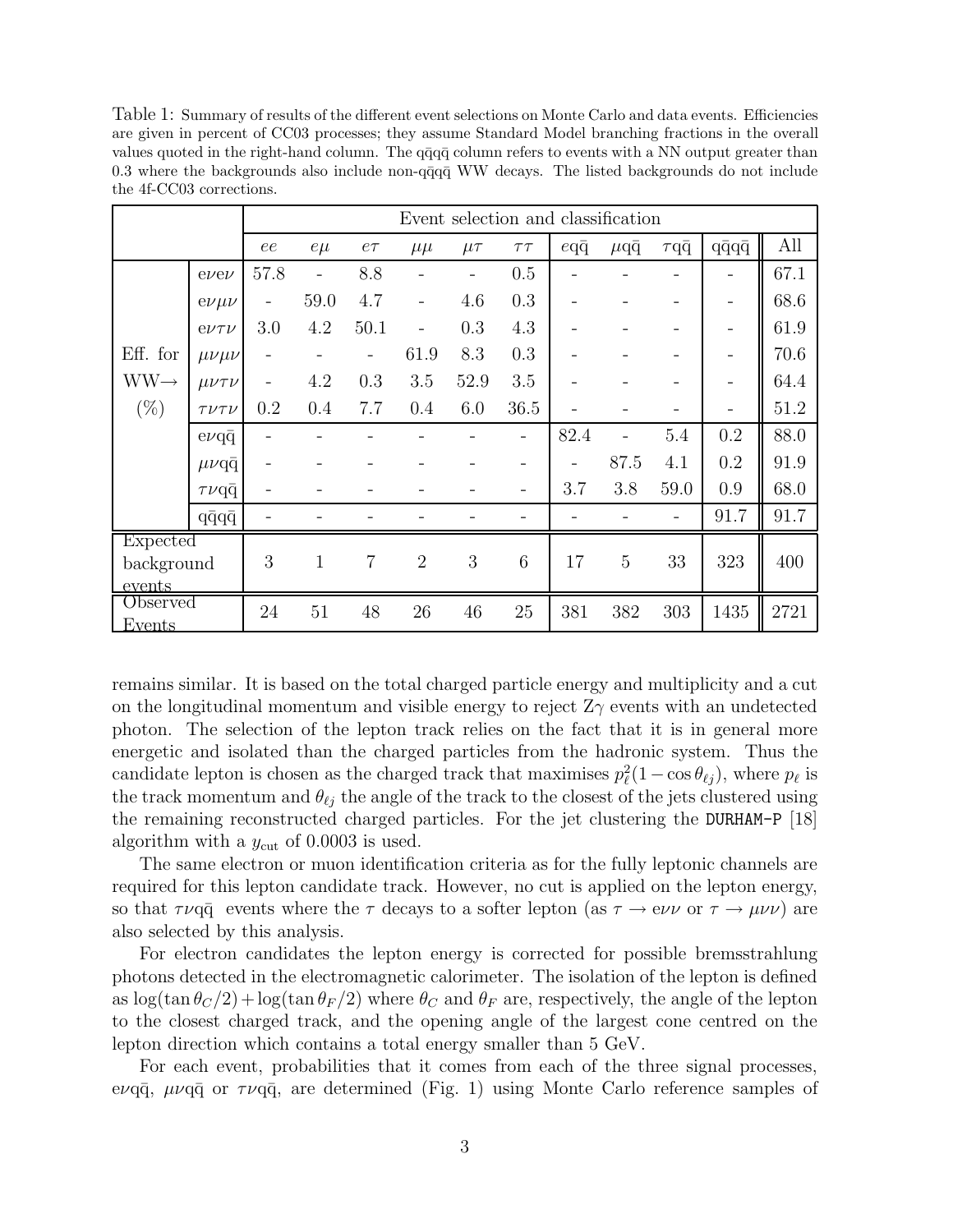signal and backgrounds. These are evaluated from the identity, energy and isolation of the lepton plus the event total transverse momentum. An event is classified as  $e\nu q\bar{q}$  or  $\mu\nu$ q $\bar{q}$  if its corresponding probability is greater than 0.40; it is then not considered in the tau search.

The selection of  $\tau\nu$ q $\bar{q}$  events is based both on global event variables and a topological selection which attempts to identify the  $\tau$  jet. As the selections were described in detail in previous papers [1], only changes other than a rescaling of the values of the energy-based cuts are described in the following:

- (i) in the global analysis the visible mass is required to be greater than 85 GeV/ $c^2$  and less than 155  $GeV/c^2$  to take account of the boost of the W boson. The estimated energy of the "primary" neutrino must be smaller than 70 GeV;
- (ii) in the topological analysis, the energy of the most energetic quark jet must be less than 75 GeV and the mass of the hadronic system, i.e., the mass excluding the tau jet, is required to be less than 100  $\text{GeV}/c^2$ .

In addition, if an event with a well defined e or  $\mu$  fails the e/ $\mu$  probability cut it is considered as a  $\tau$  candidate and kept if the  $\tau\nu$  q $\bar{q}$  probability (Fig. 1c) is greater than 0.4.

|                                   | WW cross section |              |                    |
|-----------------------------------|------------------|--------------|--------------------|
| Source                            | $\ell\nu\ell\nu$ | $\ell\nu$ qq | $q\bar{q}q\bar{q}$ |
| Calibration of calorimeters       |                  |              | 32                 |
| Jet calibrations                  |                  |              | 9                  |
| WW generator and $m_W$ dependence |                  |              | 25                 |
| WW fragmentation                  |                  |              | 17                 |
| Lepton isolation                  |                  | 56           |                    |
| qq generator                      |                  |              | 23                 |
| Background shape                  |                  |              | 50                 |
| Final state interactions          |                  |              | 38                 |
| Background normalisation          | 13               | 30           | 84                 |
| Luminosity                        | 9                | 35           | 39                 |
| Monte Carlo statistics            | 15               | 61           | 36                 |
| Beam related background           | 11               | 30           | 40                 |
| Lepton identification             | $\overline{2}$   | 45           |                    |
| Probability cut                   |                  | 46           |                    |
| Total                             | 24               | 118          | 134                |

Table 2: Systematic error summary (units in fb)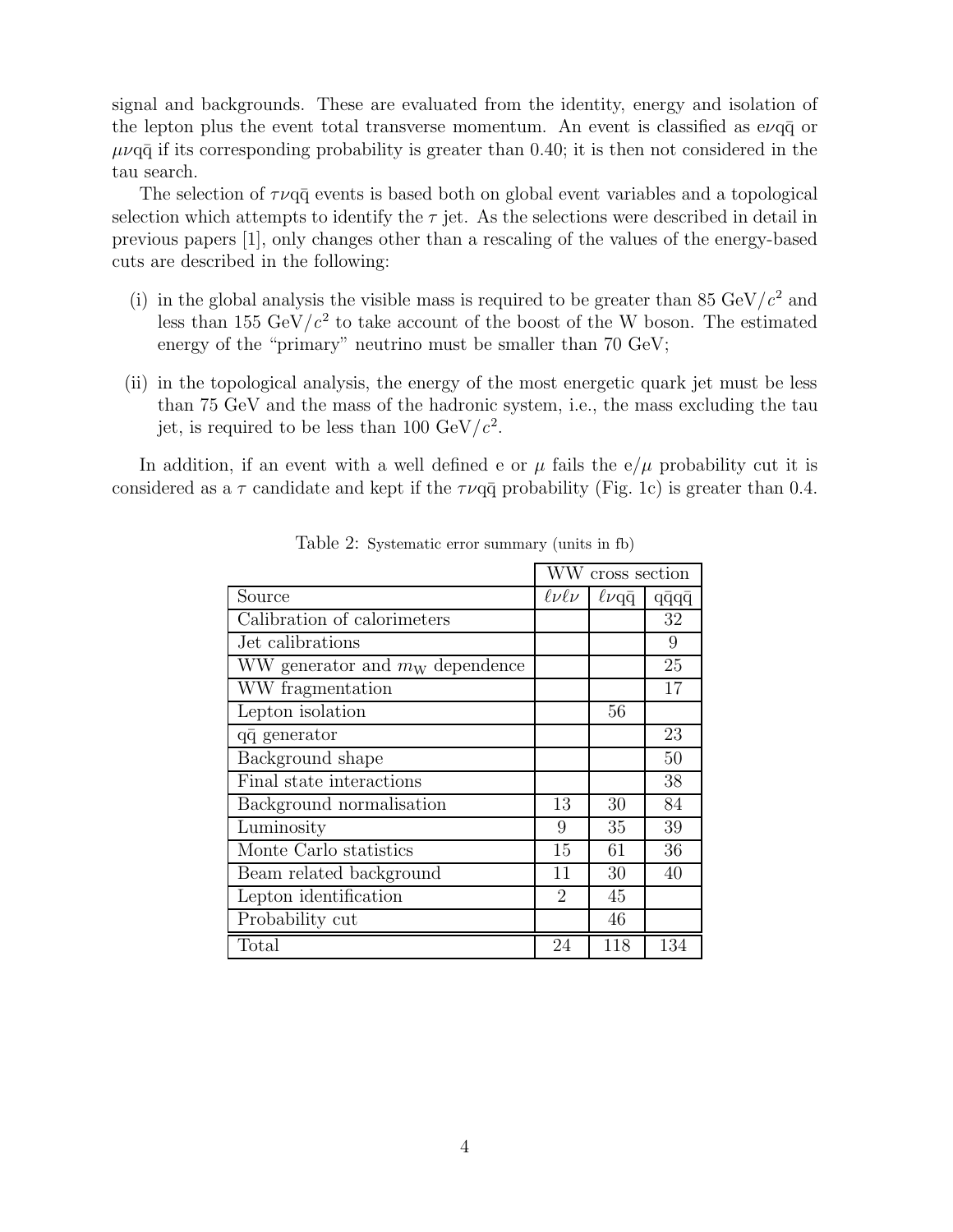

Figure 1: Probability distributions of preselected events for the (a) evq $\bar{q}$ , (b)  $\mu\nu q\bar{q}$  and (c)  $\tau\nu q\bar{q}$ selections. The points are the data and the histograms the Monte Carlo predictions. The non-q $\bar{q}$ backgrounds include ZZ, Zee, We $\nu$  and  $\tau^+\tau^-$  processes.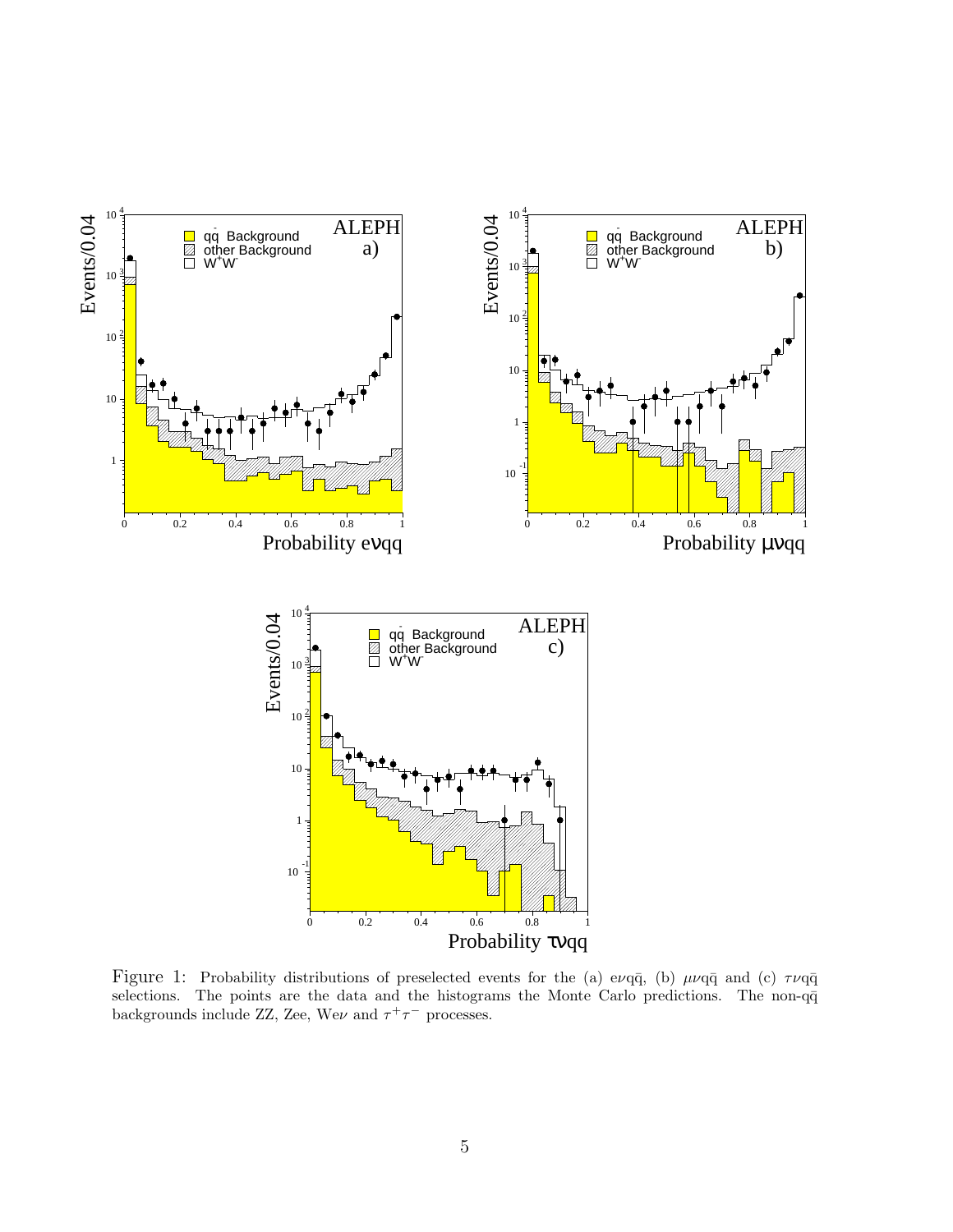#### **2.2.1 Results**

Table 1 gives the efficiencies for each selection. The inclusive efficiencies for the three semileptonic decay channels are  $87.8 \pm 0.4\%$  for the electron channel,  $91.6 \pm 0.4\%$  for the muon channel and  $66.5 \pm 0.5\%$  for the tau channel, giving an  $82 \pm 0.3\%$  average efficiency for WW  $\rightarrow \ell \nu q \bar{q}$ , with a background of  $314 \pm 12(\text{stat.}) \pm 25(\text{syst.})$  fb. The overall 4f-CC03 correction is  $+8 \pm 40$  fb. A total of 1066 events are selected in the data.

The systematic uncertainties on the combined semileptonic cross section are summarised in Table 2. The largest contribution arises from the Monte Carlo statistical error on the 4f-CC03 correction. Uncertainties arising from the choice of the lepton isolation criterium and the probability cut are estimated from the change of efficiency following a bin-by-bin reweighting of the respective Monte Carlo one-dimensional distributions to the data. Background normalisation mainly affects the tau channel although there is also a contribution from residual Bhabha background in the electron channel. Decays of the Z to electrons and muons are used to evaluate lepton identification uncertainties whilst the contribution from beam related backgrounds is estimated by superimposing the energy deposits from random triggers on to the simulated events.

To evaluate the individual cross sections a similar fit as for the fully leptonic events is used with the corresponding matrix of efficiencies and backgrounds. This yields

$$
\sigma(WW \rightarrow e\nu q\bar{q}) = 2.41 \pm 0.14 \text{(stat.)} \pm 0.07 \text{(syst.)} \text{ pb},
$$
  

$$
\sigma(WW \rightarrow \mu\nu q\bar{q}) = 2.39 \pm 0.13 \text{(stat.)} \pm 0.06 \text{(syst.)} \text{ pb},
$$
  

$$
\sigma(WW \rightarrow \tau\nu q\bar{q}) = 2.23 \pm 0.17 \text{(stat.)} \pm 0.08 \text{(syst.)} \text{ pb},
$$

where the systematic uncertainties are obtained by varying all input parameters of the fit according to their uncertainties.

The total  $\ell \nu q \bar{q}$  cross section is extracted by means of the same fit, under the assumption of lepton universality:

$$
\sigma(WW \to \ell\nu q\bar{q}) = 7.07 \pm 0.23 \text{(stat.)} \pm 0.12 \text{(syst.) pb},
$$

again consistent with a simple sum of the three channels.

#### $2.3$  WW  $\rightarrow$  **q** $\bar{q}$ **q** $\bar{q}$  **events**

The analysis of WW decays to four jets is updated from Ref. [1] and consists of a simple preselection followed by a fit to the distribution of the output of a neural network (NN) with 14 input variables.

In the preselection, the first step is to remove events with a large undetected initial state (ISR) photon from radiative returns to the Z by requiring that the modulus of the total longitudinal momentum of all objects is less than  $1.5(M_{vis} - M_Z)$  where  $M_{vis}$  is the observed visible mass. The particles are then forced into four jets using the DURHAM-PE algorithm  $[18]$  and the value of  $y_{34}$ , where a four-jet event becomes a three-jet event, is required to be greater than  $0.001$ . To reject  $q\bar{q}$  events with a visible ISR photon none of the four jets can have more than 95% of electromagnetic energy in a one degree cone around any particle included in the jet. Four-fermion final states where one of the fermions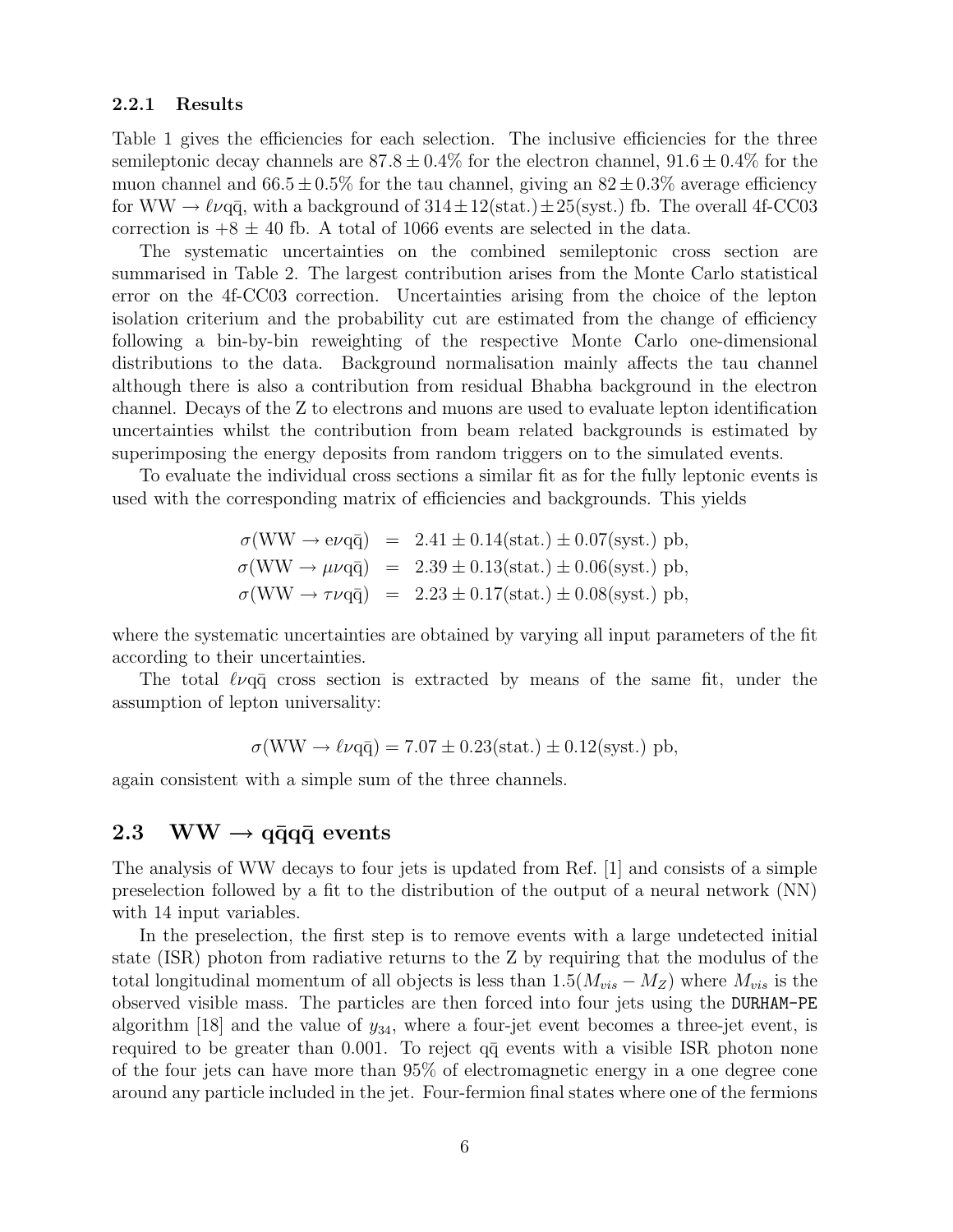is a charged lepton are rejected by requiring that the maximum energy fraction of a single charged particle in a jet be smaller than 0.9.



Figure 2: Comparison of NN output distributions for data and Monte Carlo after the four-quark preselection. The points are the data and the histograms the Monte Carlo predictions. The line shows the fit result.

At this point, 3438 events are selected in the data while  $3593 \pm 7$  events are expected from Standard Model processes. This preselection has an efficiency of 98.4% for CC03 events and a purity of 35.9%.

The input variables for the NN are described in the Appendix and are related to the global event properties, the properties of jets, WW kinematics and the b-tag probabilities for the four jets. The NN is simplified with respect to that used for the analysis of the 183 GeV data [1], with fewer input variables and a slightly improved performance. The output distributions of the NN for the data compared with the signal and backgrounds predicted by the Monte Carlo are given in Fig. 2. In Table 1 results are given for a cut at 0.3 on the NN value.

The cross section is extracted by means of a binned maximum likelihood fit to the full NN output distribution. In the fit only the normalisation of the Monte Carlo signal is allowed to vary; all backgrounds, including  $WW \rightarrow \ell \nu q \bar{q}$ , are kept fixed both in shape and normalisation. Systematic studies at the  $Z$  peak when two jet  $q\bar{q}$  events are forced into four jets show small discrepancies between data and Monte Carlo. This affects the q¯q background shape and is quantified using the 14 NN variables to yield a correction of  $+50 \pm 50$  fb to the value from the fit. The corrected fit result is:

$$
\sigma(WW \rightarrow q\bar{q}q\bar{q}) = 6.89 \pm 0.23 \text{(stat.)} \pm 0.13 \text{(syst.)} \text{ pb.}
$$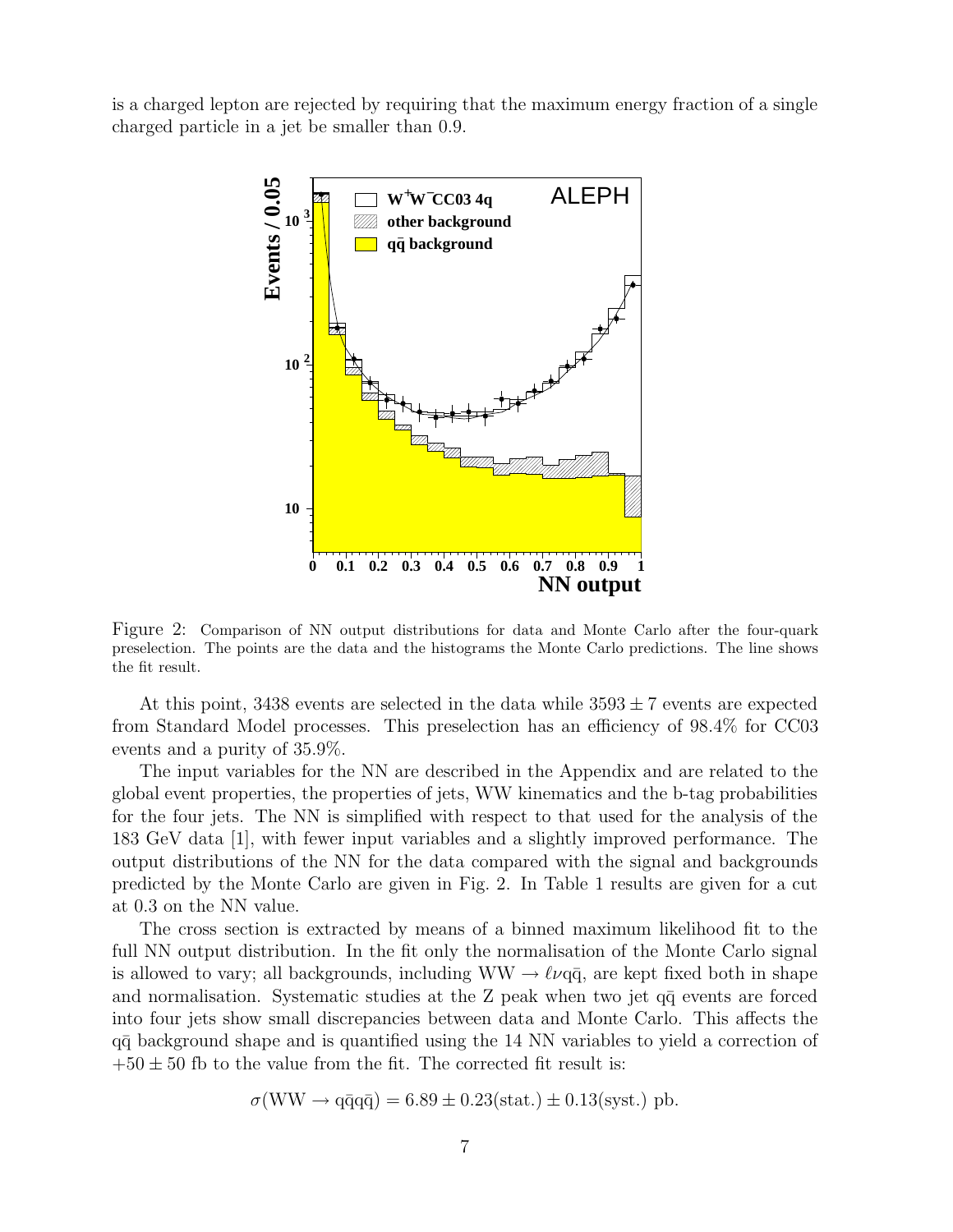If only events with a NN output greater than 0.3 are kept a value of  $6.89 \pm 0.23$  pb is found showing no significant bias due to the  $q\bar{q}$  background.

The sources contributing to the systematic uncertainty are summarised in Table 2. The largest contribution is the uncertainty in the  $q\bar{q}$  background normalisation where a 5% variation is assumed. The contributions from uncertainties in the values of jet variables used in the event preselection and the NN input are assessed by adjusting their directions and energies according to residual differences observed between Z calibration data and Monte Carlo [19]. Possible miscalibrations of the calorimeters are also taken into account. The beam background is studied in the same way as described in section 2.2.1. The Monte Carlo statistics error is dominated by the 4f-CC03 correction.

Uncertainties in the WW generator are evaluated by comparing samples of fully simulated Monte Carlo events generated with KORALW and EXCALIBUR. To establish a WW fragmentation uncertainty, the HERWIG [20] generator was tuned at the Z peak both for all flavours and non-b quark flavors. Then, the same samples of signal events generated with KORALW are fragmented with both JETSET and the appropriately tuned HERWIG. For the q $\bar{q}$  background uncertainty, a sample of events generated with KORALZ using JETSET is compared with a separate sample of pure HERWIG events to assess the effect of the choice of generator. Colour reconnection effects are estimated using the SK1 model in JETSET with a reconnection probability of 0.3 and the effect of Bose-Einstein correlations is estimated according to the scheme, denoted  $BE_3$ , as proposed for the LUBOEI [21] implementation in JETSET. The procedures followed are the same as those used in Ref. [19].

Several cross checks have been performed on the fit result to search for possible biases arising in the selection and full simulation of the WW events. The previous version of the analysis with a different preselection and NN  $[1]$  gives 6.81  $\pm$  0.23 pb. Another estimate with a preselection based mostly on charged tracks and a six variable NN using only charged tracks gives  $6.83 \pm 0.25$  pb. Also, a selection based purely on calorimeter measurements with six input variables to a linear discriminant gives  $6.91 \pm 0.26$  pb. A variety of linear discriminant analyses using from 4 to 14 variables give results which vary from 6.65 to 6.77 pb. All these checks give results which are consistently lower than the GENTLE prediction.

## **3 Total cross section**

The total cross section is obtained from a fit to all channels described above assuming the Standard Model branching fractions, the only unknown being the total cross section. The fit uses the matrices of efficiencies and backgrounds for the various analyses and yields

$$
\sigma_{WW} = 15.71 \pm 0.34 \text{(stat.)} \pm 0.18 \text{(syst.)} \text{ pb.}
$$

Assuming no additional unexpected decay mode, the result is not significantly different if the branching fractions of the Standard Model decay modes are unconstrained.

The measurement is 5.5% lower than the GENTLE prediction. However, new calculations including full  $\mathcal{O}(\alpha)$  electroweak corrections, calculable in the double pole approximation (DPA) [22] have recently appeared. Two Monte Carlo programs, YFSWW3 [23] and RacoonWW [24], are being developed. First numerical calculations find cross sections,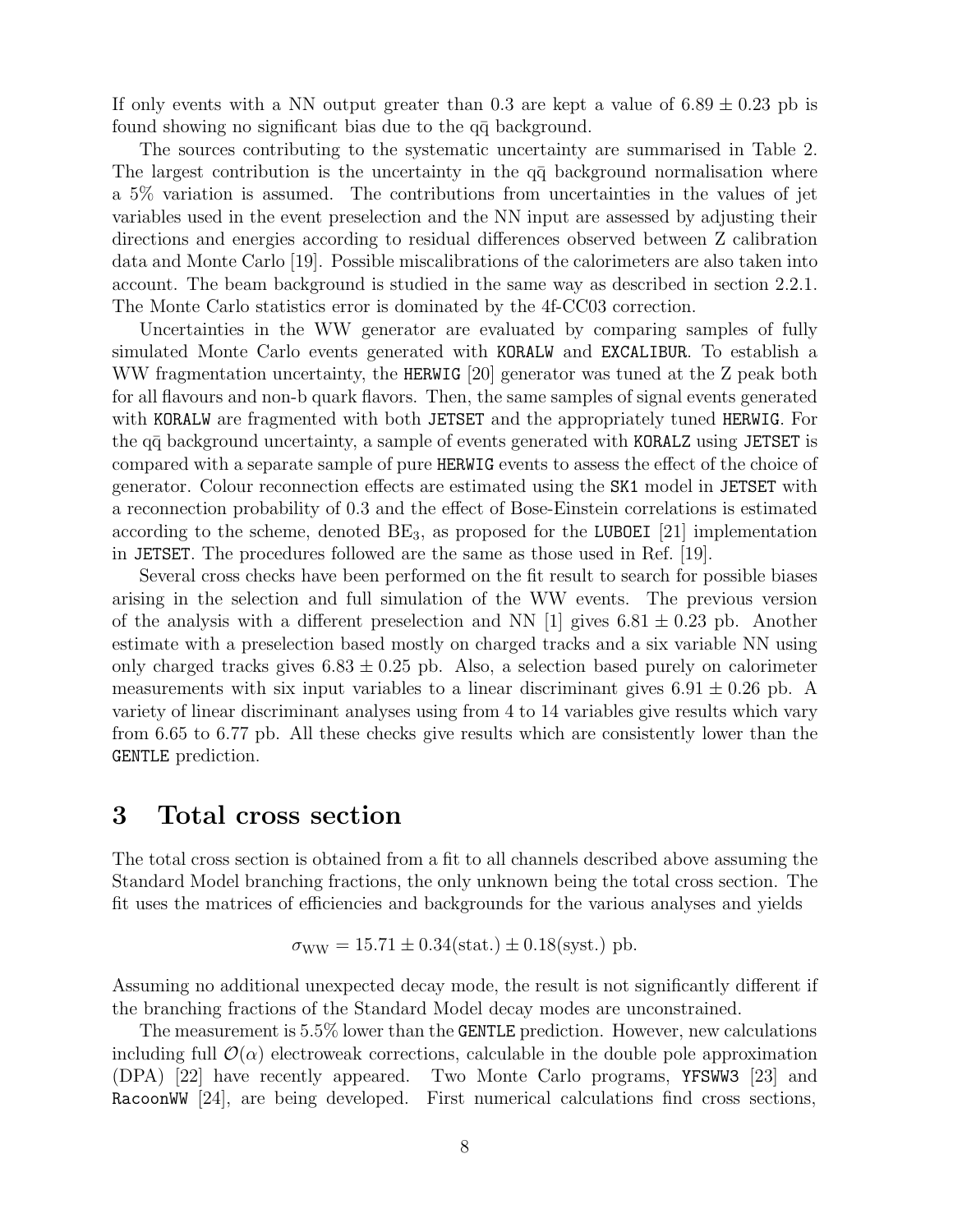respectively, 1.9% [23] and 2.4% [24] lower than GENTLE at 189 GeV. The predictions from RacoonWW also include soft-photon exponentiation and leading log corrections for initial state radiation beyond  $\mathcal{O}(\alpha)$  in addition to the calculations described in Ref. [24]. The uncertainty in the two new models is expected to be of the order of 0.5% [25].

Fig. 3 shows the total cross section measured as a function of the CM energy. The predictions of the two more complete YFSWW3 and RacoonWW calculations are also shown and are in better agreement with the experimental results than GENTLE. At 189 GeV, the measurement is 3.8% (1.5 standard deviations) below the YFSWW prediction and 3.2% (1.3 standard deviations) below the RacoonWW prediction. Taking into account also the cross section values measured by ALEPH [1] at 172 and 183 GeV, the data are  $4.6\pm2.0\%$ ,  $2.8\pm2.0\%$ , and  $2.3\pm2.0\%$  below the GENTLE, YFSWW and RacoonWW predictions respectively. These values use the signal efficiencies determined with KORALW and the quoted systematic uncertainty takes no account of any efficiency difference which may arise from the new calculations.



Figure 3: Measurements of the W-pair production cross section at four CM energies, compared with the Standard Model predictions from GENTLE, YFSWW3 and RacoonWW, for the LEP average value of the W mass [26].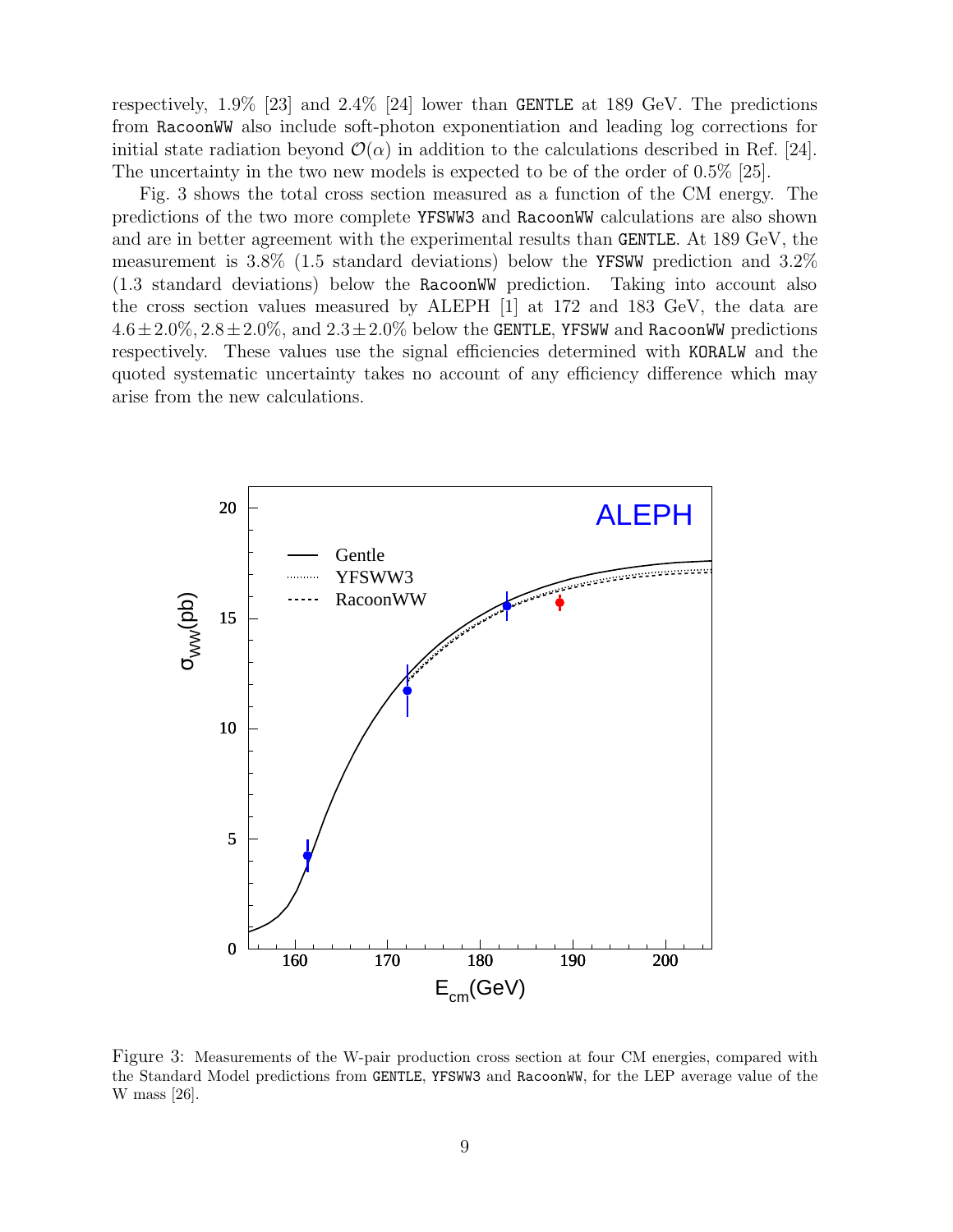## 4 Branching fractions and  $V_{cs}$

The same fit as for the total cross section is performed combining the data samples collected at 161, 172, 183 and 189 GeV CM energies.

Without assuming lepton coupling universality, the seven unknowns are the three individual leptonic branching fractions and the four total cross sections at 161, 172, 183 and 189 GeV. The hadronic branching fraction is set to  $1 - B_e - B_\mu - B_\tau$ . The fitted leptonic branching fractions are

$$
B(W \to e\nu) = 11.35 \pm 0.46 \text{(stat.)} \pm 0.17 \text{(syst.)} \%,
$$
  
\n
$$
B(W \to \mu\nu) = 11.10 \pm 0.44 \text{(stat.)} \pm 0.16 \text{(syst.)} \%,
$$
  
\n
$$
B(W \to \tau\nu) = 10.51 \pm 0.55 \text{(stat.)} \pm 0.22 \text{(syst.)} \%,
$$

and are consistent with lepton universality and the Standard Model expectations. Due to cross-contaminations in the identification of W decays to  $\tau \nu$ , ev or  $\mu \nu$ , the measured  $B(W \rightarrow \tau \nu)$  is 26% anticorrelated with  $B(W \rightarrow e \nu)$  and 24% anticorrelated with  $B(W \to \mu \nu)$ . The  $B(W \to e\nu)$  is 4.6% anticorrelated with  $B(W \to \mu \nu)$ .

If lepton universality is assumed a fit for  $B(W \to q\bar{q})$  and the total cross sections at the four energies yields

$$
B(W \to q\bar{q}) = 66.97 \pm 0.65(\text{stat.}) \pm 0.32(\text{syst.})\%.
$$

This result can be expressed in terms of the individual couplings of the W to quarkantiquark pairs:

$$
\frac{B(W \to q\bar{q})}{1 - B(W \to q\bar{q})} = (|V_{ud}|^2 + |V_{cd}|^2 + |V_{us}|^2 + |V_{cs}|^2 + |V_{ub}|^2 + |V_{cb}|^2)(1 + \alpha_s(m_W^2)/\pi).
$$
\n(1)

The least well known of these is  $|V_{cs}|$ . Using the world average value of  $\alpha_s(m_Z^2)$  evolved to  $m_{\mathrm{W}}^2$ ,  $\alpha_s(m_{\mathrm{W}}^2) = 0.121 \pm 0.002$ , and the squared sum of the other measured CKM matrix elements [27] which is  $1.05 \pm 0.01$ , the measured hadronic branching fraction is

$$
|V_{\rm cs}| = 0.951 \pm 0.030 \text{(stat.)} \pm 0.015 \text{(syst.)}.
$$

## **5 Conclusions**

The W-pair production cross section at  $\sqrt{s} = 188.63$  GeV has been measured in all decay channels from an integrated luminosity of 174.20  $pb^{-1}$ . The total cross section is found to be

$$
\sigma_{WW} = 15.71 \pm 0.34 \text{(stat.)} \pm 0.18 \text{(syst.)} \text{ pb.}
$$

This result is 5.5% (1.9 standard deviations) lower than the GENTLE prediction but in better agreement with more recent calculations. It agrees well with the recent measurement by the DELPHI Collaboration [28] at the same CM energy.

After inclusion of the data taken at CM energies of 161, 172 and 183 GeV, the hadronic decay branching fraction is found to be  $66.97 \pm 0.65$  (stat.)  $\pm 0.32$  (syst.)% which is used to determine the CKM matrix element  $|V_{cs}|$  equal to  $0.951 \pm 0.030(\text{stat.}) \pm 0.015(\text{syst.})$ .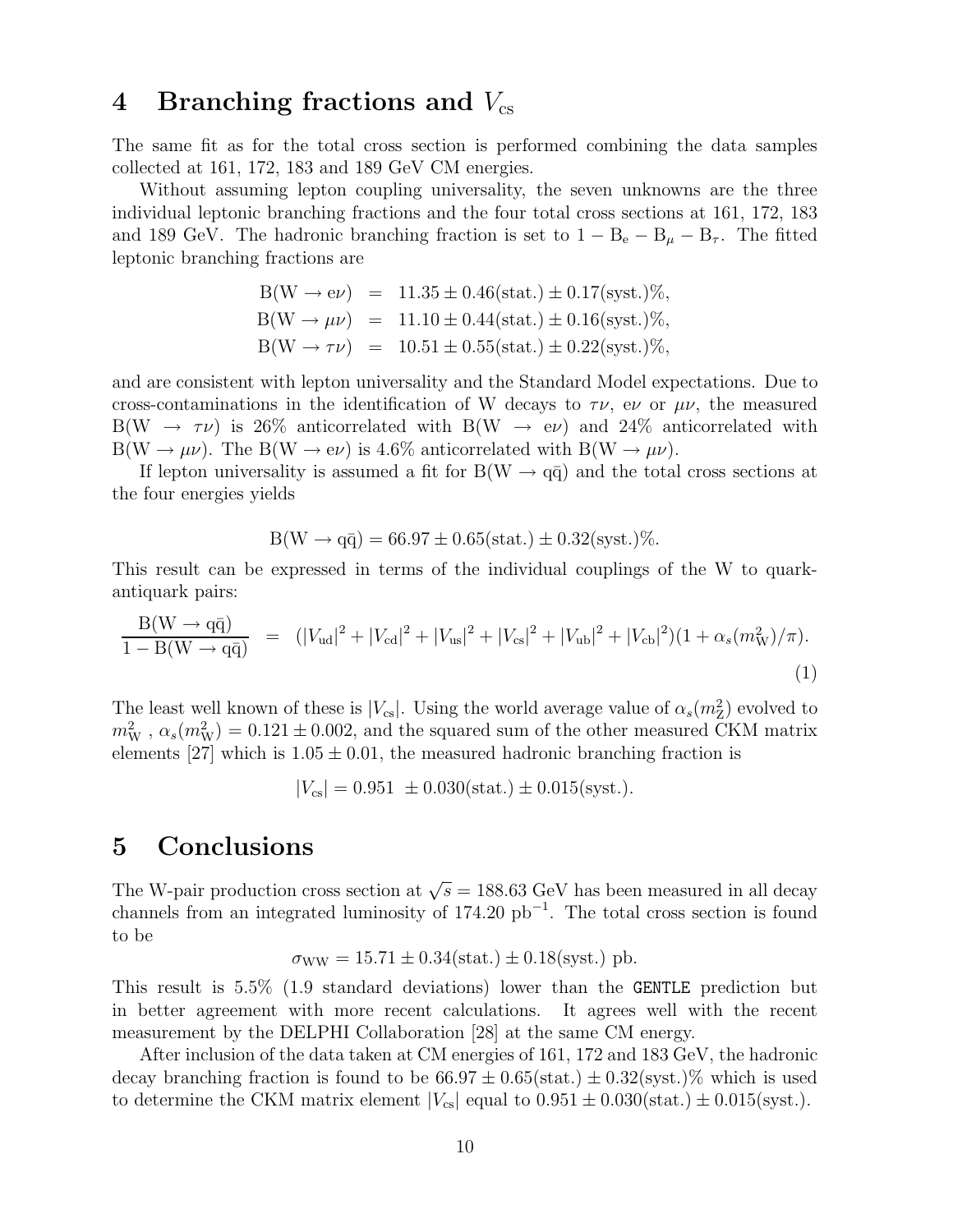# **Acknowledgements**

We would like to thank S. Dittmaier and W. Placzek for helpful discussions on DPA. It is a pleasure to congratulate our colleagues from the CERN accelerator divisions for the successful operation of LEP at 189 GeV. We are indebted to the engineers and technicians in all our institutions for their contributions to the excellent performance of ALEPH. Those of us from non-member countries thank CERN for its hospitality.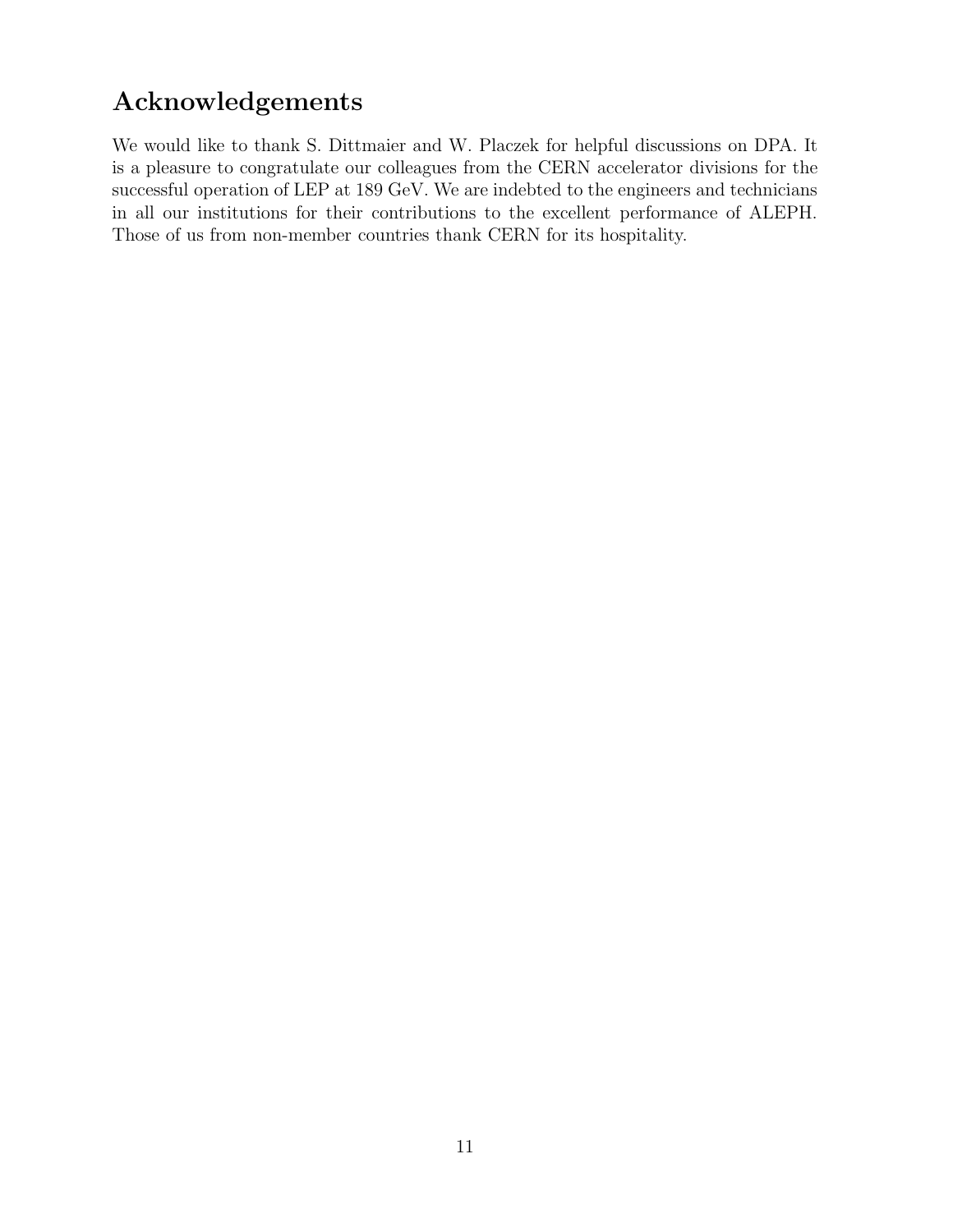# **Appendix: Neural network input variables for the**  $q\bar{q}q\bar{q}$ **selection**

The neural network hadronic event selection uses 14 variables. These are based on global event properties, heavy quark flavour tagging, jet properties and WW kinematics and are listed below. The four jets are numbered in order of decreasing energy.

#### Global event properties

- Thrust
- Sphericity
- Missing energy
- Sum of the four smallest interjet angles

#### Heavy flavour tagging

• Probability of an event being a light quark (uds) event based upon impact parameter significance of charged particles in the event

#### Jet properties

- Maximum electromagnetic energy fraction of a jet in any one degree cone
- Maximum summed charged particle energy fraction of a jet
- Minimum number of charged particles in a jet

#### WW kinematics

• Angle between Jet2 and Jet3

The following jet related variables are determined from kinematically fitted jet momenta.

- Energy of Jet1
- Energy of Jet3
- Energy of Jet4
- Smallest jet mass
- Second smallest jet mass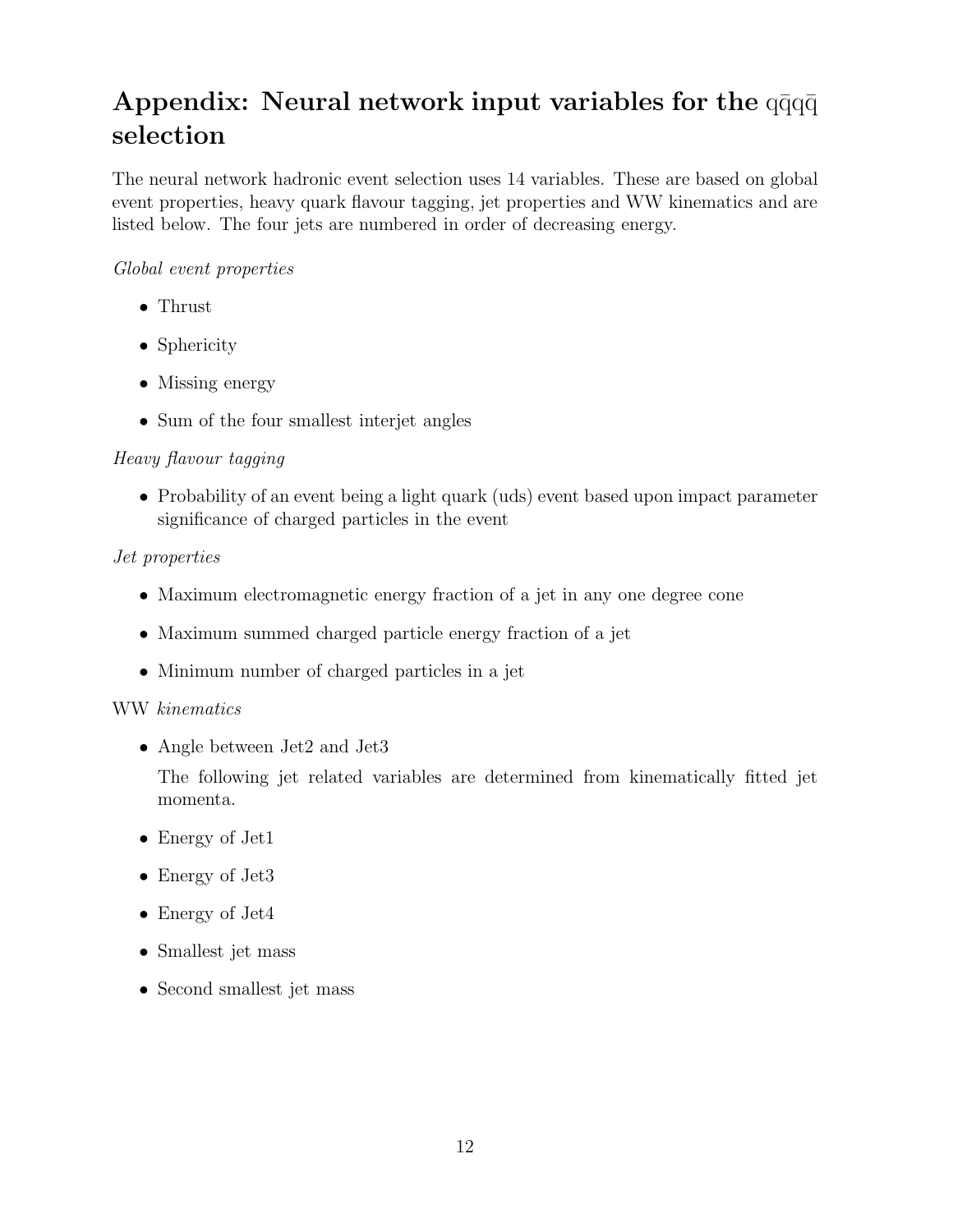# **References**

- [1] ALEPH Collaboration, Measurement of the W mass in e<sup>+</sup>e<sup>−</sup> collisions at production threshold, Phys. Lett. **B401** (1997) 347; Measurement of W-pair cross section in e<sup>+</sup>e<sup>−</sup> collisions at 172 GeV, Phys. Lett. **B415** (1997) 435; Measurement of W-pair production in  $e^+e^-$  collisions at  $183GeV$ , Phys. Lett. **B453** (1999) 107.
- [2] ALEPH Collaboration, ALEPH: A detector for electron-positron annihilations at LEP, Nucl. Inst. Meth. **A 294** (1990) 121.
- [3] ALEPH Collaboration, Performance of the ALEPH detector at LEP, Nucl. Inst. Meth. **A 360** (1995) 481.
- [4] ALEPH Collaboration, Measurement of the absolute luminosity with the ALEPH detector, Z. Phys. **C53** (1992) 375.
- [5] S. Jadach et al., Phys. Lett. **B253** (1991) 469; Phys. Lett. **B257** (1991) 173; Phys. Lett. **B260** (1991) 438; Comp. Phys. Commun. **70** (1992) 305. Also: S. Jadach, M. Melles, B.F.L. Ward and S.A. Yost, UTHEP-98-050.
- [6] The LEP Energy Working group, Evaluation of the LEP Centre-of-Mass Energy for Data Taken in 1998, LEP ECAL/99-01.
- [7] W. Beenakker and F.A. Berends, in Physics at LEP2, CERN 96-01, eds. G. Altarelli, T. Sjöstrand and F. Zwirner, Vol. 1, p. 79.
- [8] D. Bardin et al., Nucl. Phys. (Proc. Suppl.) **B37** (1994) 148; D. Bardin et al., Comp. Phys. Commun. **104** (1997) 161.
- [9] M. Skrzypek, S. Jadach, W. Placzek and Z. W¸as, Comp. Phys. Commun. **94** (1996) 216.
- [10] T. Sjöstrand, Comp. Phys. Commun. **82** (1994) 74.
- [11] F.A. Berends, R. Pittau and R. Kleiss, Comp. Phys. Commun. **85** (1995) 437.
- [12] J. Fujimoto et al., Comp. Phys. Commun. **100** (1997) 128.
- [13] S. Jadach, B.F.L. Ward and Z. W¸as, Comp. Phys. Commun. **79** (1994) 503.
- [14] T. Sjöstrand, Comp. Phys. Commun. **82** (1994) 74.
- [15] ALEPH Collaboration, An experimental study of  $\gamma\gamma \rightarrow$  hadrons at LEP, Phys. Lett. **B313** (1993) 509.
- [16] S. Jadach et al., Phys. Lett. **B390** (1997) 298.
- [17] H. Anlauf et al., Comp. Phys. Commun. **79** (1994) 466.
- [18] Yu.L. Dokshitzer, J. Phys. **G17** (1991) 1441.